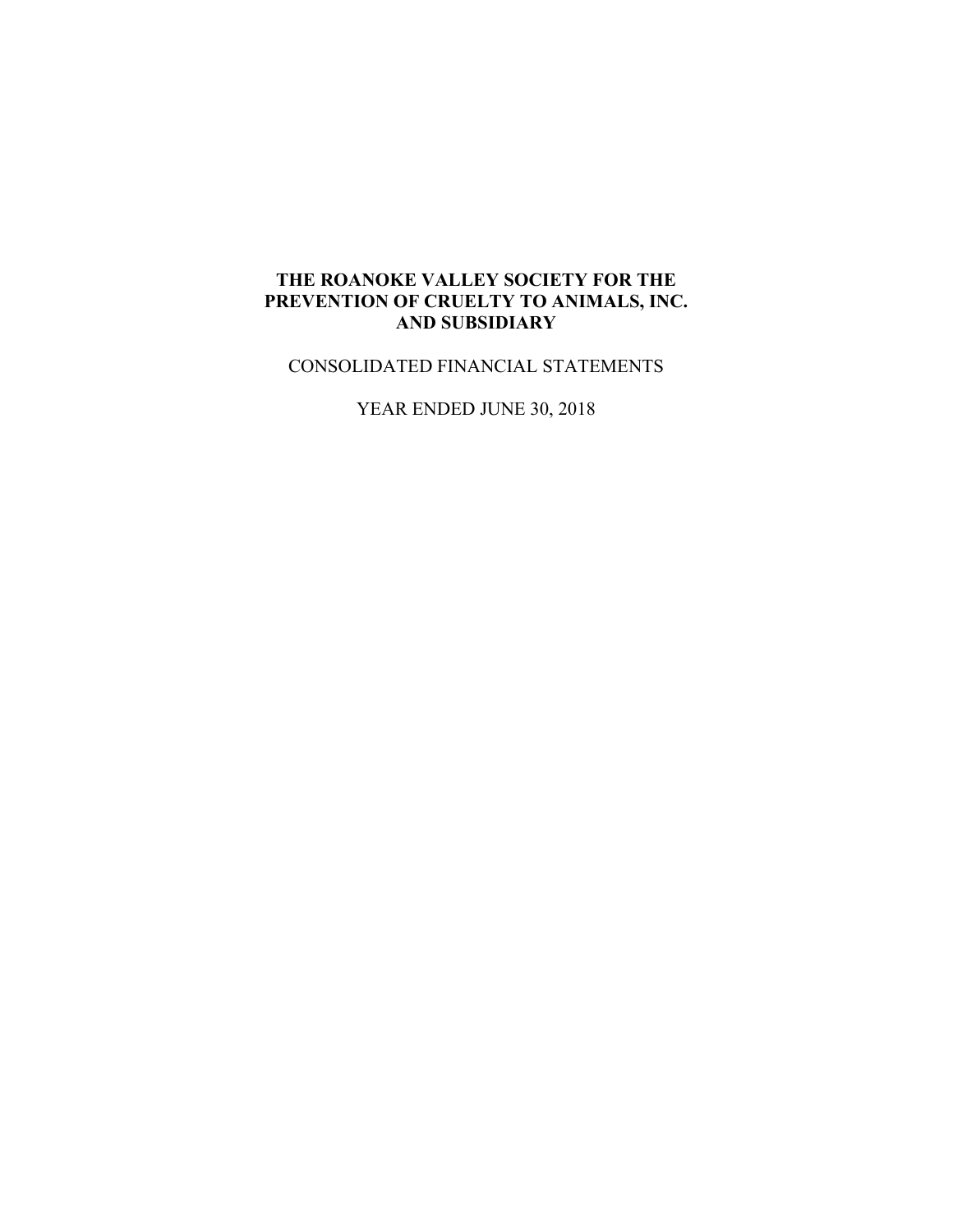# **CONTENTS**

**PAGE** 

| <b>INDEPENDENT AUDITOR'S REPORT</b>           |    |
|-----------------------------------------------|----|
| CONSOLIDATED STATEMENT OF FINANCIAL POSITION  | 3  |
| CONSOLIDATED STATEMENT OF ACTIVITIES          | 5  |
| CONSOLIDATED STATEMENT OF FUNCTIONAL EXPENSES |    |
| CONSOLIDATED STATEMENT OF CASH FLOWS          | 9  |
| NOTES TO CONSOLIDATED FINANCIAL STATEMENTS    | 11 |
| <b>SUPPLEMENTARY INFORMATION:</b>             |    |
| CONSOLIDATING SCHEDULE OF FINANCIAL POSITION  | 26 |
| CONSOLIDATING SCHEDULE OF ACTIVITIES          | 28 |
| <b>CONSOLIDATING SCHEDULE OF EXPENSES</b>     | 30 |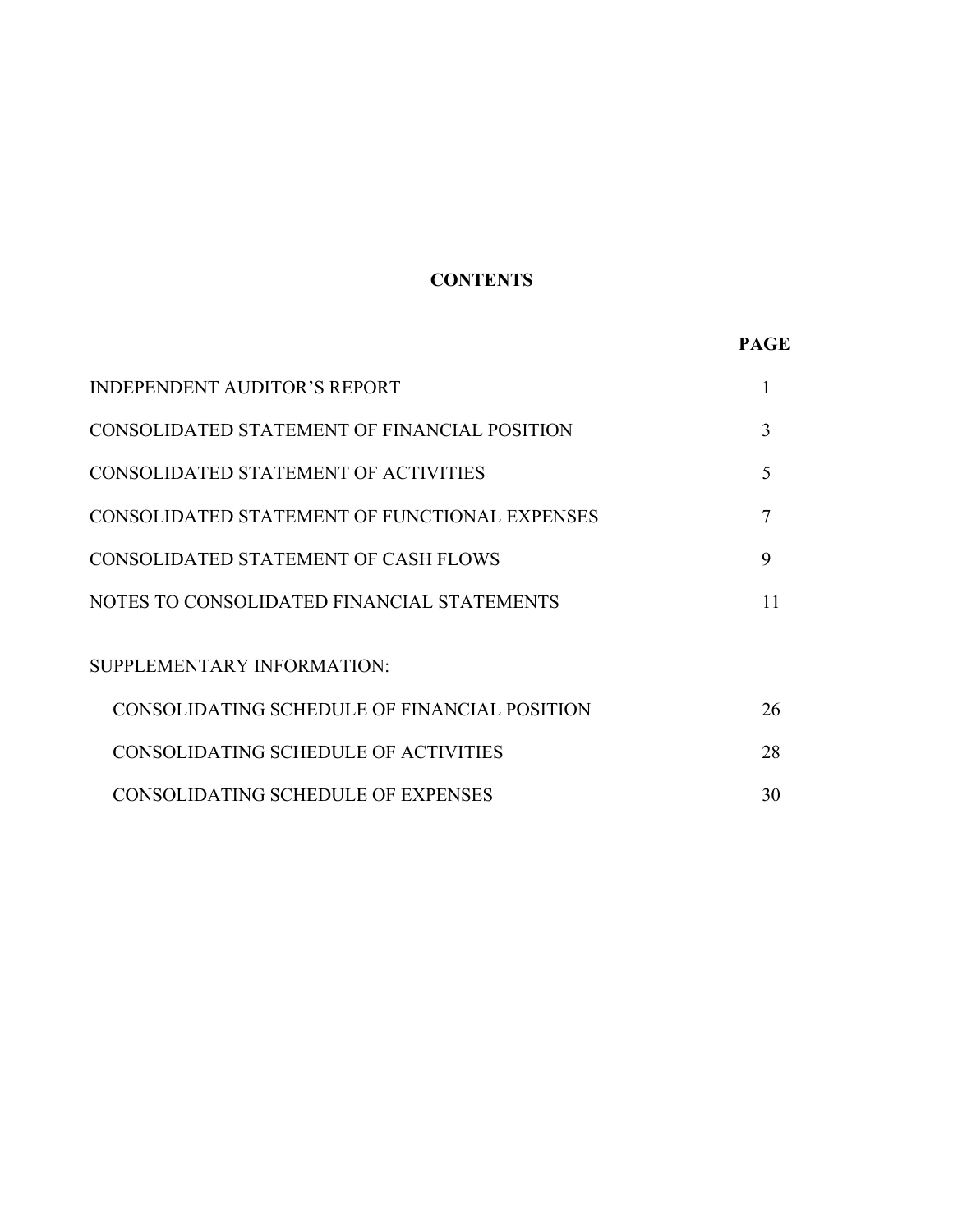

William R. Brumfield, Jr., CPA - Retired

# **INDEPENDENT AUDITOR'S REPORT**

To the Board of Directors The Roanoke Valley Society for the Prevention of Cruelty to Animals, Inc. and Subsidiary

We have audited the accompanying consolidated financial statements of The Roanoke Valley Society for the Prevention of Cruelty to Animals, Inc. (a nonprofit organization) and Subsidiary, which comprise the consolidated statement of financial position as of June 30, 2018, and the related statements of activities, functional expenses and cash flows for the year then ended, and the related notes to the consolidated financial statements.

### **Management's Responsibility for the Financial Statements**

Management is responsible for the preparation and fair presentation of these consolidated financial statements in accordance with accounting principles generally accepted in the United States of America; this includes the design, implementation, and maintenance of internal control relevant to the preparation and fair presentation of consolidated financial statements that are free from material misstatement, whether due to fraud or error.

#### **Auditor's Responsibility**

Our responsibility is to express an opinion on these consolidated financial statements based on our audit. We conducted our audit in accordance with auditing standards generally accepted in the United States of America. Those standards require that we plan and perform the audit to obtain reasonable assurance about whether the consolidated financial statements are free from material misstatement.

An audit involves performing procedures to obtain audit evidence about the amounts and disclosures in the consolidated financial statements. The procedures selected depend on the auditor's judgment, including the assessment of the risks of material misstatement of the consolidated financial statements, whether due to fraud or error. In making those risk assessments, the auditor considers internal control relevant to the entity's preparation and fair presentation of the consolidated financial statements in order to design audit procedures that are appropriate in the circumstances, but not for the purpose of expressing an opinion on the effectiveness of the entity's internal control. Accordingly, we express no such opinion. An audit also includes evaluating the appropriateness of accounting policies used and the reasonableness of significant accounting estimates made by management, as well as evaluating the overall presentation of the consolidated financial statements.

We believe that the audit evidence we have obtained is sufficient and appropriate to provide a basis for our audit opinion.

*A firm of CPAs and Financial Consultants*

(540) 344-9246 Fax: (540) 344-9264 501 S. Jefferson Street, Roanoke, Virginia 24011 Post Office Box 12765, Roanoke, Virginia 24028-2765



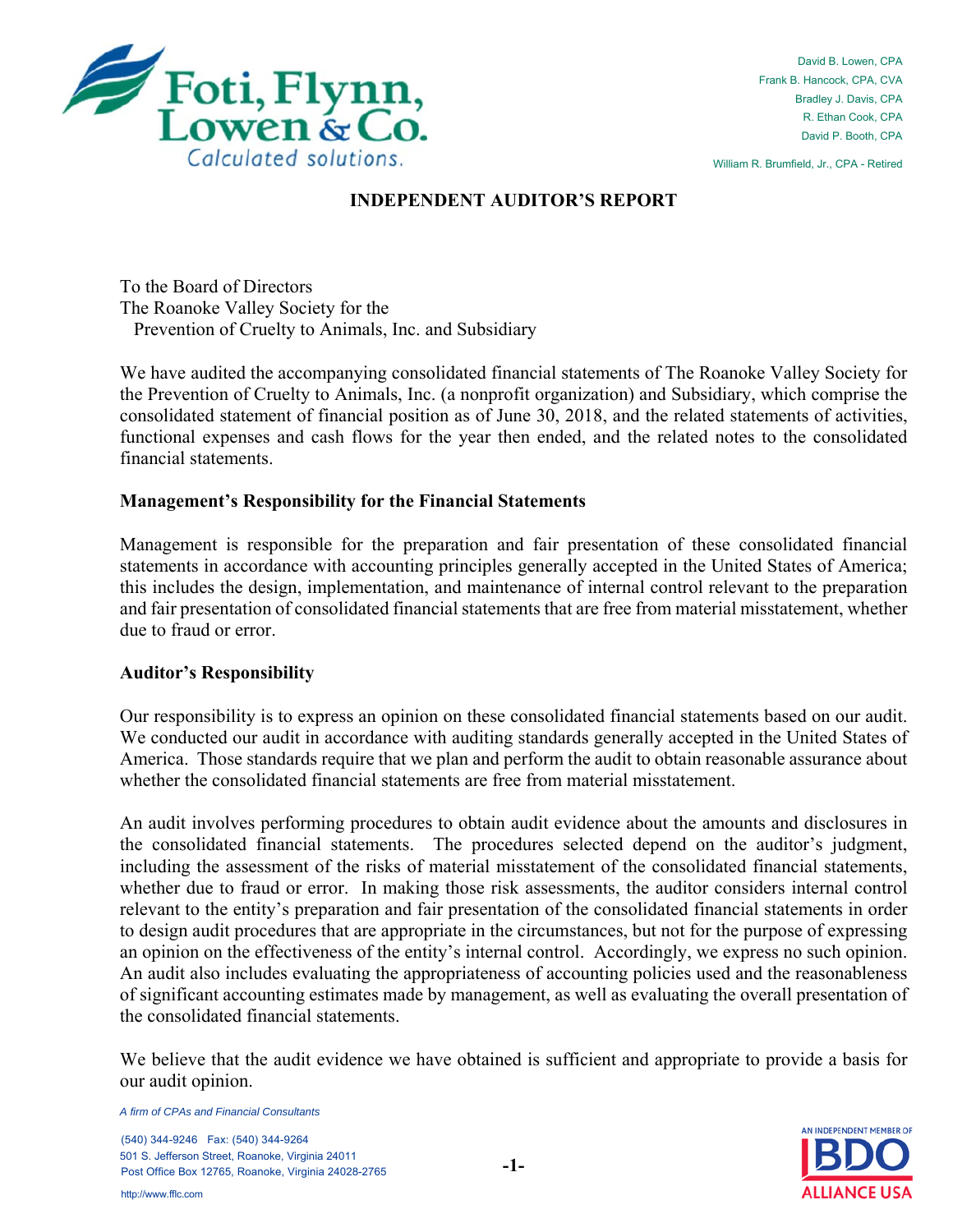### **Opinion**

In our opinion, the consolidated financial statements referred to above present fairly, in all material respects, the financial position of The Roanoke Valley Society for the Prevention of Cruelty to Animals, Inc. and Subsidiary as of June 30, 2018, and the changes in their net assets and their cash flows for the year then ended in accordance with accounting principles generally accepted in the United States of America.

#### **Report on Summarized Comparative Information**

We have previously audited the Roanoke Valley Society for the Prevention of Cruelty to Animals, Inc. and Subsidiary's 2017 consolidated financial statements, and we expressed an unmodified audit opinion on those audited consolidated financial statements in our report dated November 4, 2017. In our opinion, the summarized comparative information presented herein as of and for the year ended June 30, 2017, is consistent in all material respects, with the audited consolidated financial statements from which it has been derived.

#### **Report on Supplementary Information**

Our audit was conducted for the purpose of forming an opinion on the consolidated financial statements as a whole. The accompanying consolidating schedules as referenced in the table of contents are presented for purposes of additional analysis and are not a required part of the consolidated financial statements. Such information is the responsibility of management and was derived from and relates directly to the underlying accounting and other records used to prepare the consolidated financial statements. The information has been subjected to the auditing procedures applied in the audit of the consolidated financial statements and certain additional procedures, including comparing and reconciling such information directly to the underlying accounting and other records used to prepare the consolidated financial statements or to the consolidated financial statements themselves, and other additional procedures in accordance with auditing standards generally accepted in the United States of America. In our opinion, the information is fairly stated in all material respects in relation to the consolidated financial statements as a whole.

Soti, Ilyna, Louren & Company, P.C.

Roanoke, Virginia October 19, 2018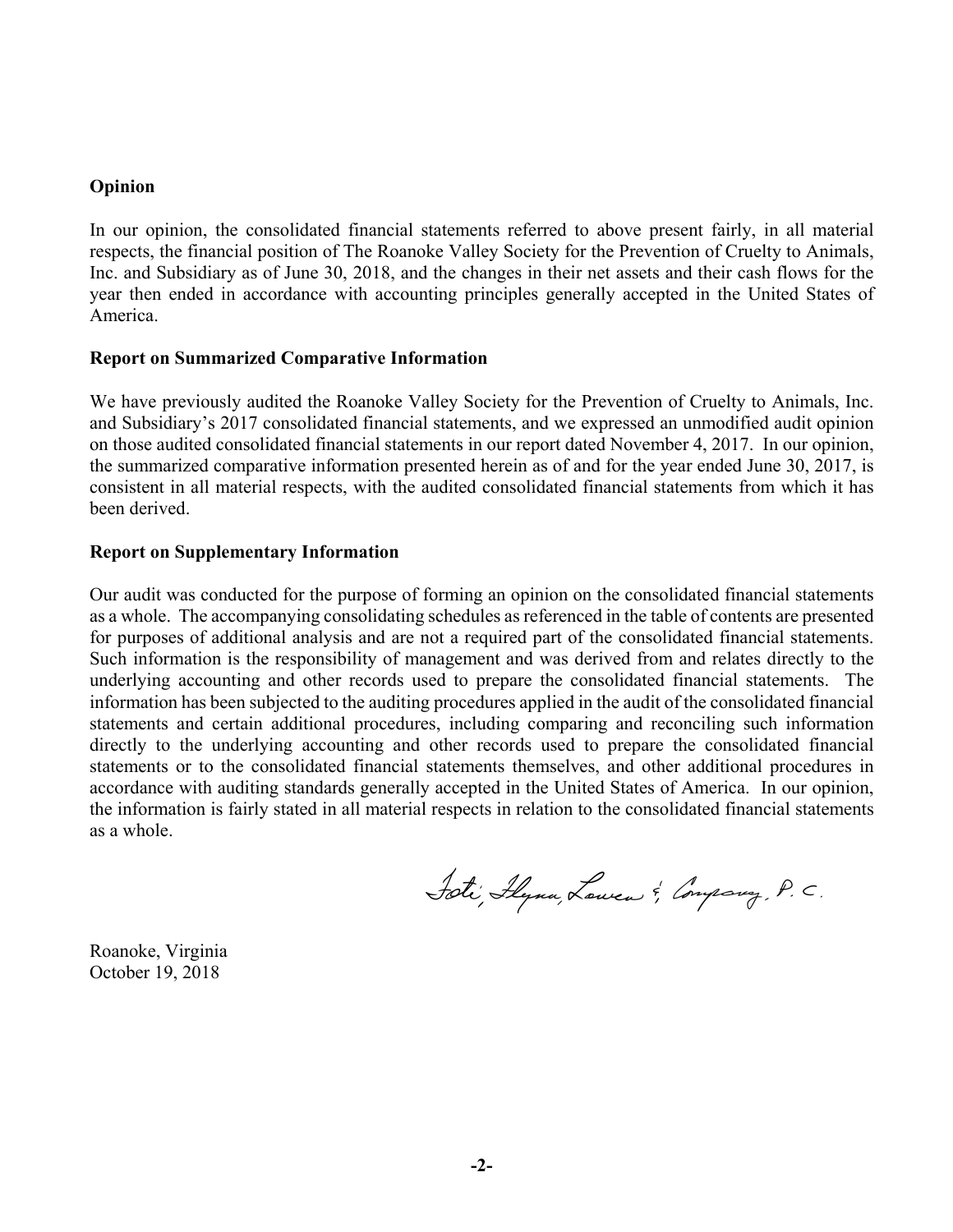#### CONSOLIDATED STATEMENT OF FINANCIAL POSITION

# JUNE 30, 2018

(with comparative financial information as of June 30, 2017)

| <b>ASSETS</b>                       |                 |                         |
|-------------------------------------|-----------------|-------------------------|
|                                     | 2018            | 2017                    |
| <b>CURRENT ASSETS:</b>              |                 |                         |
| Cash and cash equivalents           | \$<br>96,866    | $\mathbb{S}$<br>211,930 |
| Investments                         | 504,887         | 604,181                 |
| Accounts receivable                 | 21,841          | 19,689                  |
| Inventory                           | 12,604          | 11,941                  |
| Prepaid expenses                    | 20,413          | 10,445                  |
| Unconditional promises to give      | 76,317          | 68,361                  |
| Total current assets                | 732,928         | 926,547                 |
| <b>NON-CURRENT ASSETS:</b>          |                 |                         |
| Restricted cash                     | 54,283          | 75,439                  |
| Investments held for long-term      |                 |                         |
| purposes                            | 327,032         | 311,280                 |
| Beneficial interest remainder trust | 1,057,896       | 1,151,205               |
| Beneficial interest perpetual trust | 1,953,318       | 179,373                 |
| <b>Bequest assets</b>               | 18,141          | 42,943                  |
| Refundable deposits                 | 2,024           | 2,024                   |
| Total non-current assets            | 3,412,694       | 1,762,264               |
| PROPERTY AND EQUIPMENT:             |                 |                         |
| Land and improvements               | 144,463         | 144,463                 |
| Buildings and improvements          | 1,766,894       | 1,968,688               |
| Furniture and equipment             | 451,495         | 473,294                 |
| Vehicles                            | 99,883          | 88,686                  |
|                                     | 2,462,735       | 2,675,131               |
| Less accumulated depreciation       | (1, 186, 824)   | (1, 174, 331)           |
| Property and equipment, net         | 1,275,911       | 1,500,800               |
| Total assets                        | 5,421,533<br>\$ | 4,189,611<br>\$         |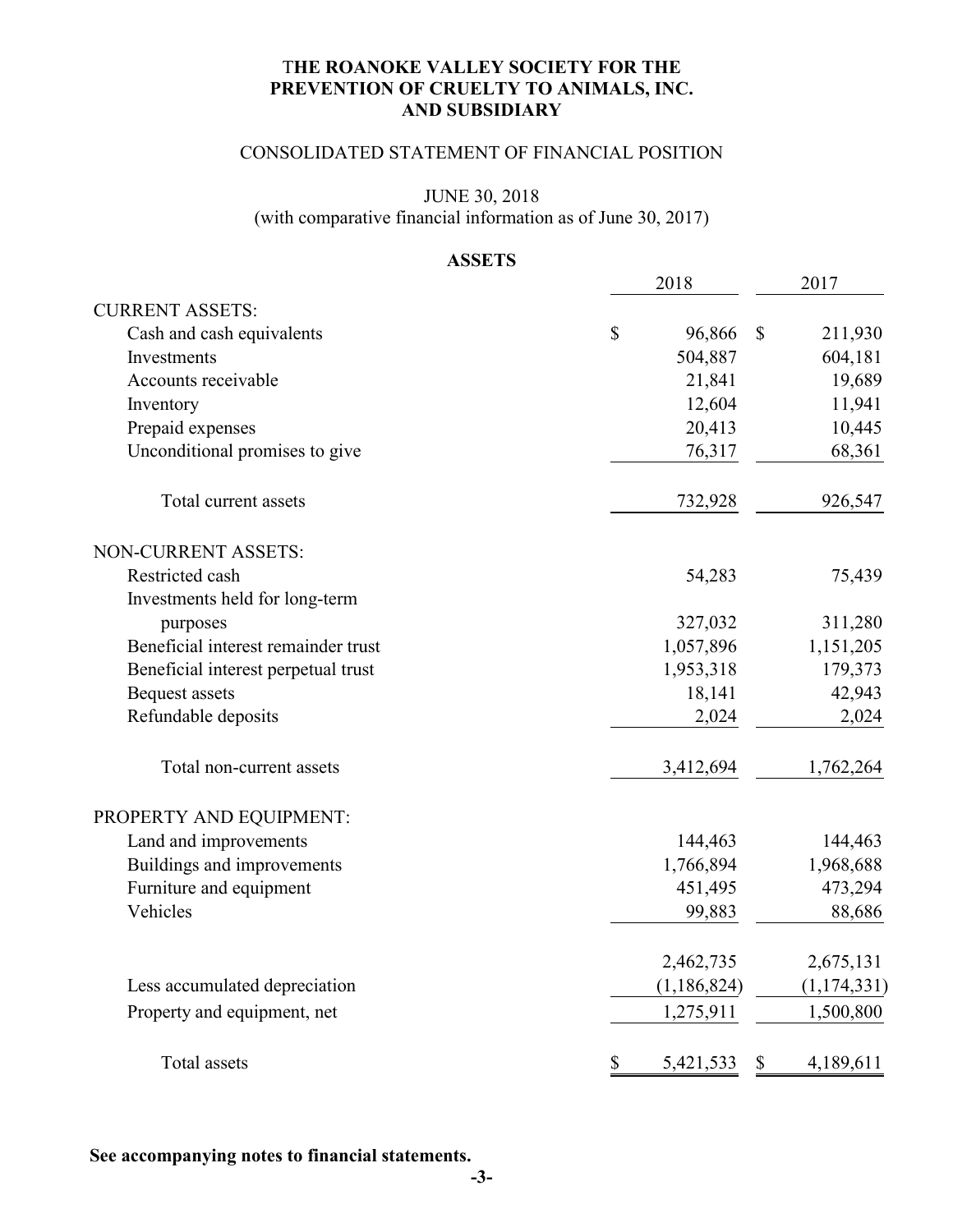| <b>LIABILITIES AND NET ASSETS</b>   |           |                                   |
|-------------------------------------|-----------|-----------------------------------|
|                                     | 2018      | 2017                              |
| <b>CURRENT LIABILITIES:</b>         |           |                                   |
| Accounts payable                    | \$        | 25,403<br>29,020<br><sup>\$</sup> |
| Other accrued expenses              |           | 22,449<br>20,098                  |
| Deferred revenue                    |           | 7,100<br>8,600                    |
| Total current liabilities           |           | 54,952<br>57,718                  |
| <b>NET ASSETS:</b><br>Unrestricted: |           |                                   |
| Board designated                    |           | 311,280<br>327,032                |
| Undesignated                        | 1,761,866 | 2,200,276                         |
|                                     | 2,088,898 | 2,511,556                         |
| Temporarily restricted              | 1,280,365 | 1,396,964                         |
| Permanently restricted              | 1,997,318 | 223,373                           |
| Total net assets                    | 5,366,581 | 4,131,893                         |

| Total liabilities and net assets | 5,421,533 \$ | 4,189,611 |
|----------------------------------|--------------|-----------|
|                                  |              |           |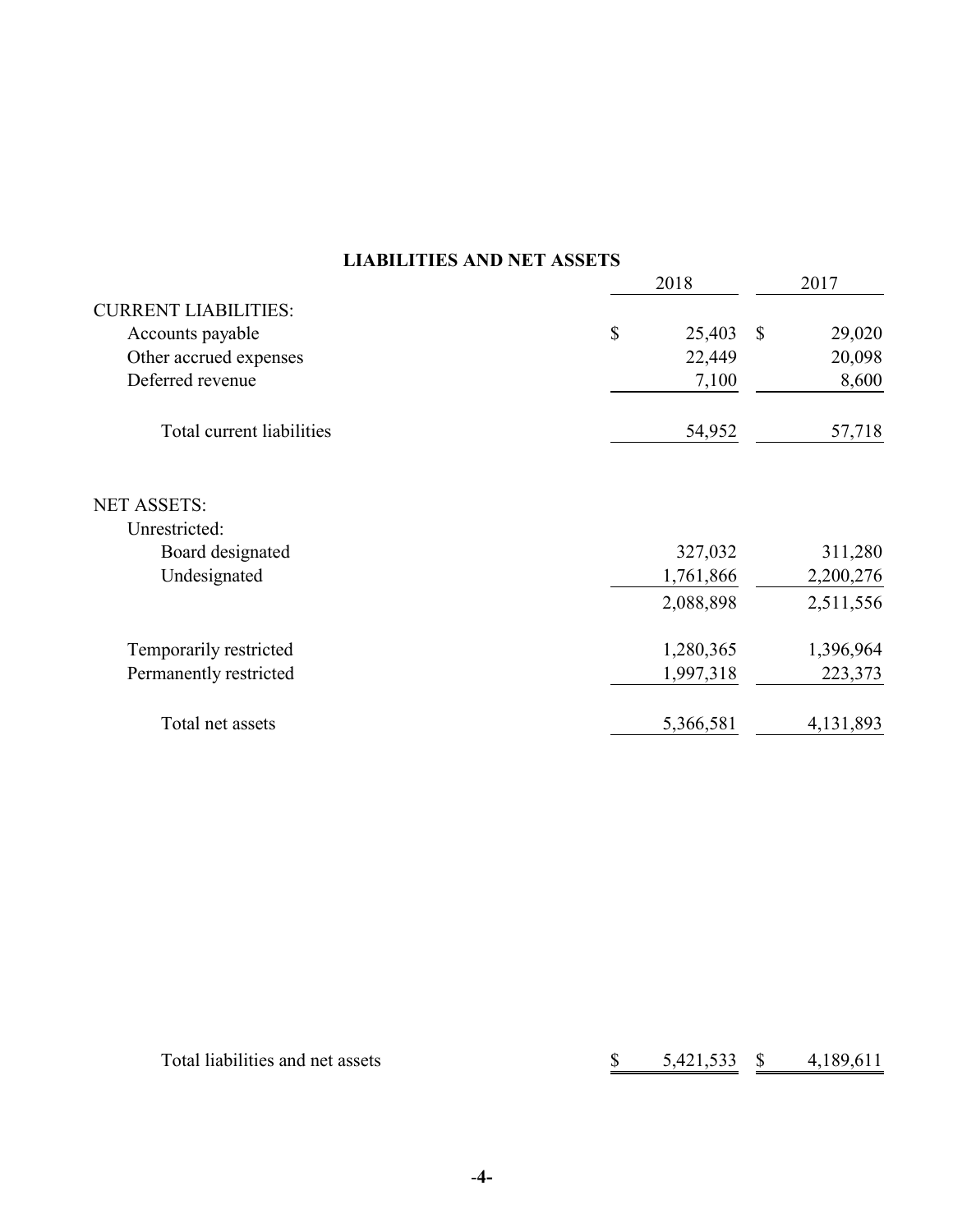#### CONSOLIDATED STATEMENT OF ACTIVITIES

### YEAR ENDED JUNE 30, 2018

(with summarized financial information for the year ended June 30, 2017)

|                                       |    | Unrestricted | Temporarily<br>Restricted |            |              | Permanently<br>Restricted |  |
|---------------------------------------|----|--------------|---------------------------|------------|--------------|---------------------------|--|
| <b>SUPPORT AND REVENUE:</b>           |    |              |                           |            |              |                           |  |
| Contributions - operations            | \$ | 354,605      | $\mathbb{S}$              | 100,077    | $\mathbb{S}$ | 1,739,013                 |  |
| Grants                                |    | 183,300      |                           | 63,301     |              |                           |  |
| Investment income                     |    | 65,367       |                           |            |              |                           |  |
| Realized and unrealized gain          |    |              |                           |            |              |                           |  |
| (loss) on investments                 |    | 12,316       |                           |            |              |                           |  |
| Gain (loss) on disposal of property   |    |              |                           |            |              |                           |  |
| and equipment                         |    | (181, 734)   |                           |            |              |                           |  |
| Change in value - Remainder Trust     |    |              |                           | (93,309)   |              |                           |  |
| Change in value - Perpetual Trust     |    |              |                           |            |              | 34,932                    |  |
| Medical services                      |    | 686,851      |                           |            |              |                           |  |
| Subsidy funds applied                 |    | (45,026)     |                           |            |              |                           |  |
| Merchandise and other program sales   |    | 28,540       |                           |            |              |                           |  |
| Adoption fees, net                    |    | 156,189      |                           |            |              |                           |  |
| Special events income                 |    | 197,667      |                           |            |              |                           |  |
| Special events expense                |    | (113, 140)   |                           |            |              |                           |  |
| Vet science camp                      |    | 16,400       |                           |            |              |                           |  |
| Miscellaneous                         |    | 8,618        |                           |            |              |                           |  |
| Net assets released from restrictions |    | 186,668      |                           | (186, 668) |              |                           |  |
| TOTAL SUPPORT AND REVENUE             |    | 1,556,621    |                           | (116, 599) |              | 1,773,945                 |  |
| <b>EXPENSES:</b>                      |    |              |                           |            |              |                           |  |
| Program costs                         |    | 1,672,791    |                           |            |              |                           |  |
| General & administrative              |    | 198,099      |                           |            |              |                           |  |
| Fundraising                           |    | 108,389      |                           |            |              |                           |  |
| <b>TOTAL EXPENSES</b>                 |    | 1,979,279    |                           |            |              |                           |  |
| TOTAL INCREASE (DECREASE)             |    |              |                           |            |              |                           |  |
| IN NET ASSETS                         |    | (422, 658)   |                           | (116,599)  |              | 1,773,945                 |  |
| NET ASSETS, BEGINNING                 |    | 2,511,556    |                           | 1,396,964  |              | 223,373                   |  |
| NET ASSETS, ENDING                    | \$ | 2,088,898    | \$                        | 1,280,365  | \$           | 1,997,318                 |  |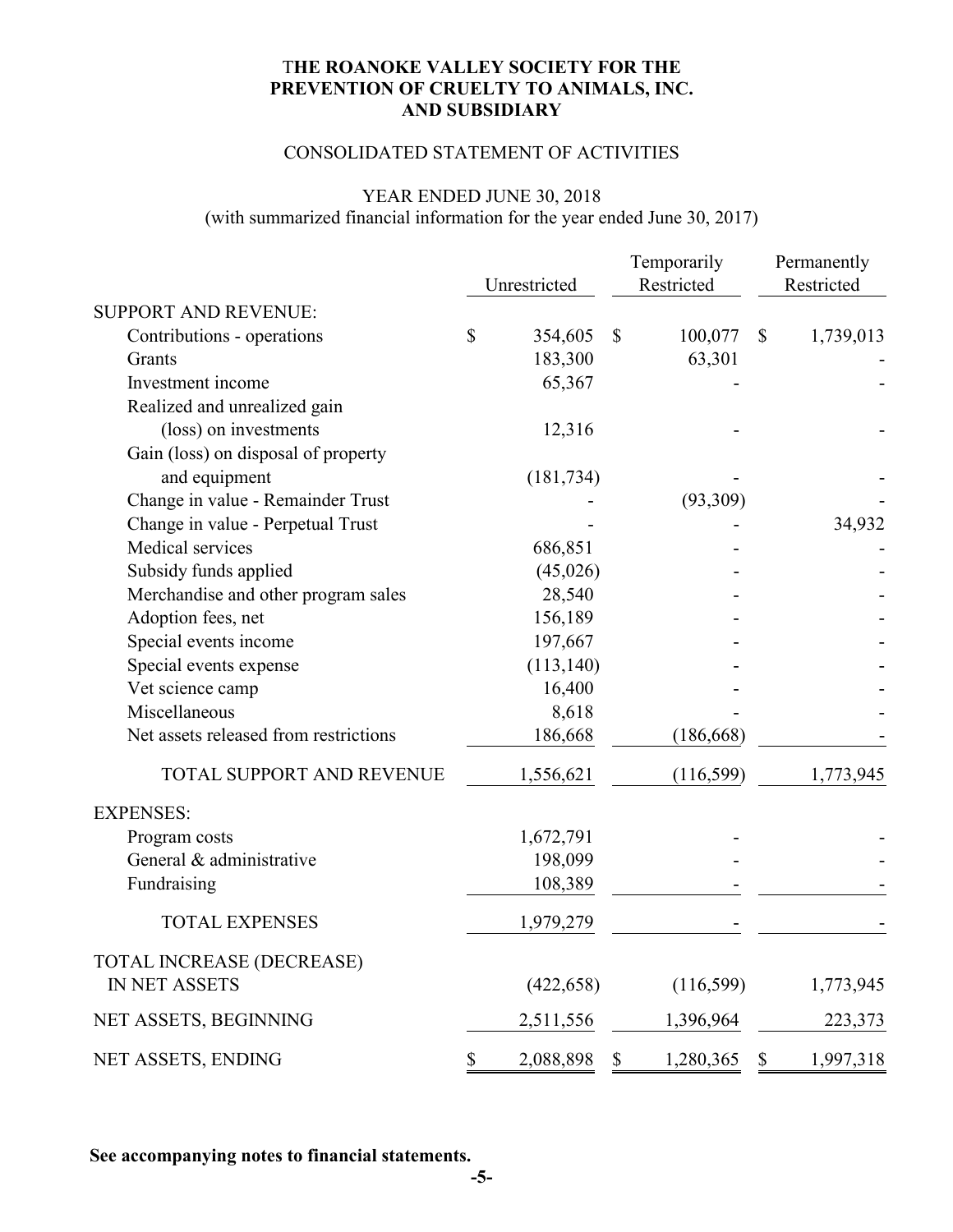| 2018            | 2017 |            |  |
|-----------------|------|------------|--|
| Total           |      | Total      |  |
|                 |      |            |  |
| \$<br>2,193,695 | \$   | 491,799    |  |
| 246,601         |      | 221,476    |  |
| 65,367          |      | 15,449     |  |
| 12,316          |      | (248, 567) |  |
| (181, 734)      |      |            |  |
| (93,309)        |      | 25,930     |  |
| 34,932          |      | 9,579      |  |
| 686,851         |      | 782,934    |  |
| (45, 026)       |      | (63, 651)  |  |
| 28,540          |      | 30,004     |  |
| 156,189         |      | 154,333    |  |
| 197,667         |      | 198,471    |  |
| (113, 140)      |      | (118,222)  |  |
| 16,400          |      | 18,475     |  |
| 8,618           |      | 8,400      |  |
|                 |      |            |  |
| 3,213,967       |      | 1,526,410  |  |
| 1,672,791       |      | 1,722,386  |  |
| 198,099         |      | 205,553    |  |
| 108,389         |      | 91,971     |  |
| 1,979,279       |      | 2,019,910  |  |
|                 |      |            |  |
| 1,234,688       |      | (493,500)  |  |
| 4, 131, 893     |      | 4,625,393  |  |
| \$<br>5,366,581 | \$   | 4,131,893  |  |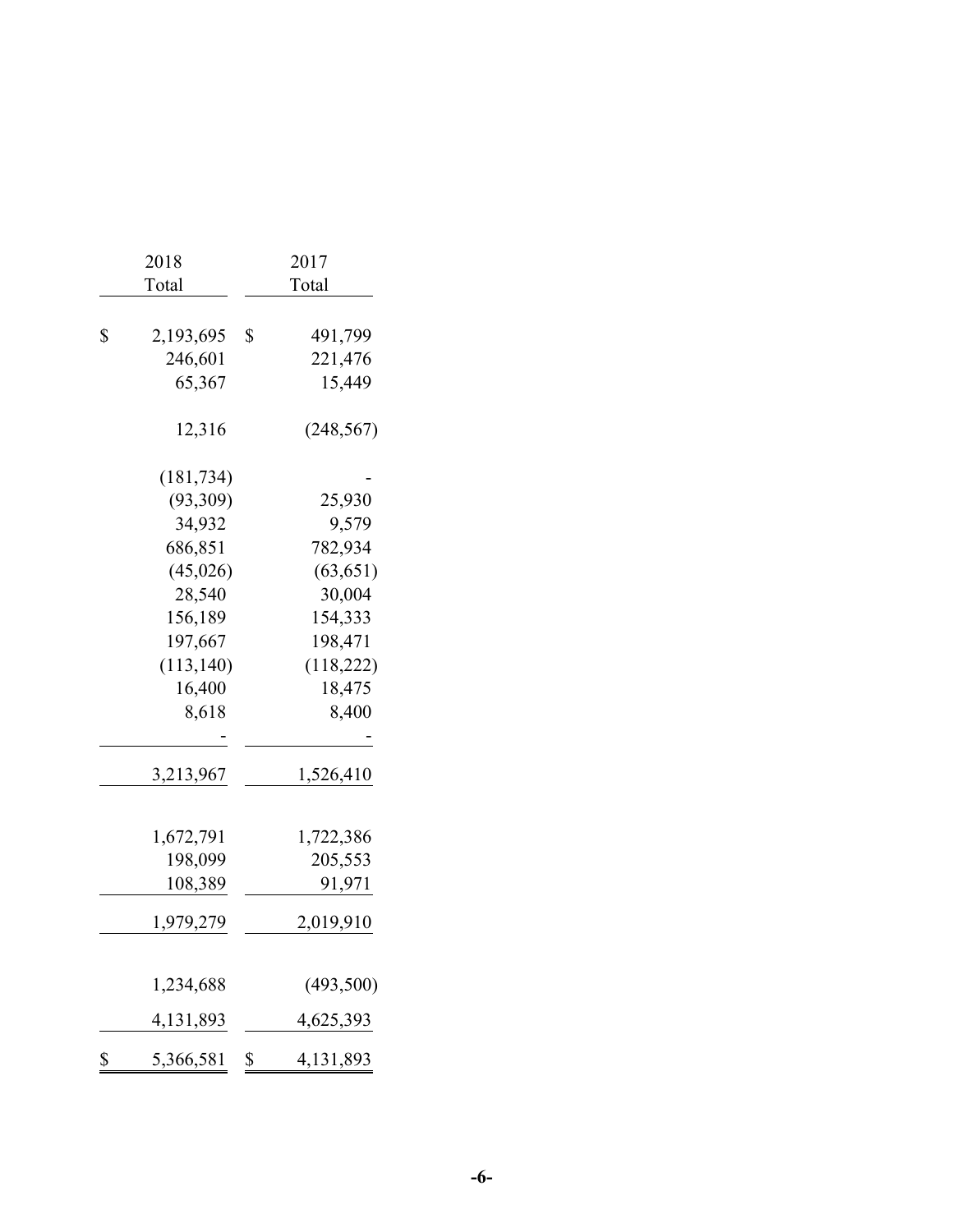#### CONSOLIDATED STATEMENT OF FUNCTIONAL EXPENSES

# YEAR ENDED JUNE 30, 2018

(with summarized financial information for the year ended June 30, 2017)

|                                       | Program         | Management    |                        |  |  |
|---------------------------------------|-----------------|---------------|------------------------|--|--|
|                                       | Services        | & General     | Fundraising            |  |  |
| Salaries and benefits                 | \$<br>886,607   | \$<br>132,410 | $\mathbb{S}$<br>75,539 |  |  |
| Payroll taxes                         | 64,632          | 9,560         | 6,162                  |  |  |
| Total payroll related expenses        | 951,239         | 141,970       | 81,701                 |  |  |
| Professional fees                     |                 | 27,941        |                        |  |  |
| Animal food and litter                | 8,581           |               |                        |  |  |
| Supplies                              | 55,262          | 679           | 377                    |  |  |
| Outside veterinary services           | 32,756          |               |                        |  |  |
| Veterinary clinic supplies            | 216,215         |               |                        |  |  |
| Computer                              | 17,723          | 3,749         | 6,713                  |  |  |
| Printing                              | 3,151           |               | 9,532                  |  |  |
| Utilities and services                | 73,676          | 2,657         | 2,091                  |  |  |
| Repairs and maintenance               | 31,782          |               |                        |  |  |
| Conferences, conventions and meetings | 3,558           | 1,700         |                        |  |  |
| Meals and entertainment               | 156             |               | 243                    |  |  |
| Auto expense                          | 14,978          | 9             |                        |  |  |
| Insurance                             | 30,274          | 1,505         | 333                    |  |  |
| Finance and bank fees                 | 283             | 14,096        | 2,494                  |  |  |
| Rent                                  | 67,492          |               |                        |  |  |
| Public relations                      | 28,466          |               | 234                    |  |  |
| Other                                 | 17,180          | 3,793         | 4,671                  |  |  |
| Vet science camp                      | 8,358           |               |                        |  |  |
| Merchandise                           | 10,756          |               |                        |  |  |
| Total other expenses                  | 620,647         | 56,129        | 26,688                 |  |  |
| Total expenses before                 |                 |               |                        |  |  |
| depreciation and amortization         | 1,571,886       | 198,099       | 108,389                |  |  |
| Depreciation and amortization         | 100,905         |               |                        |  |  |
| Total expenses                        | \$<br>1,672,791 | 198,099<br>\$ | \$<br>108,389          |  |  |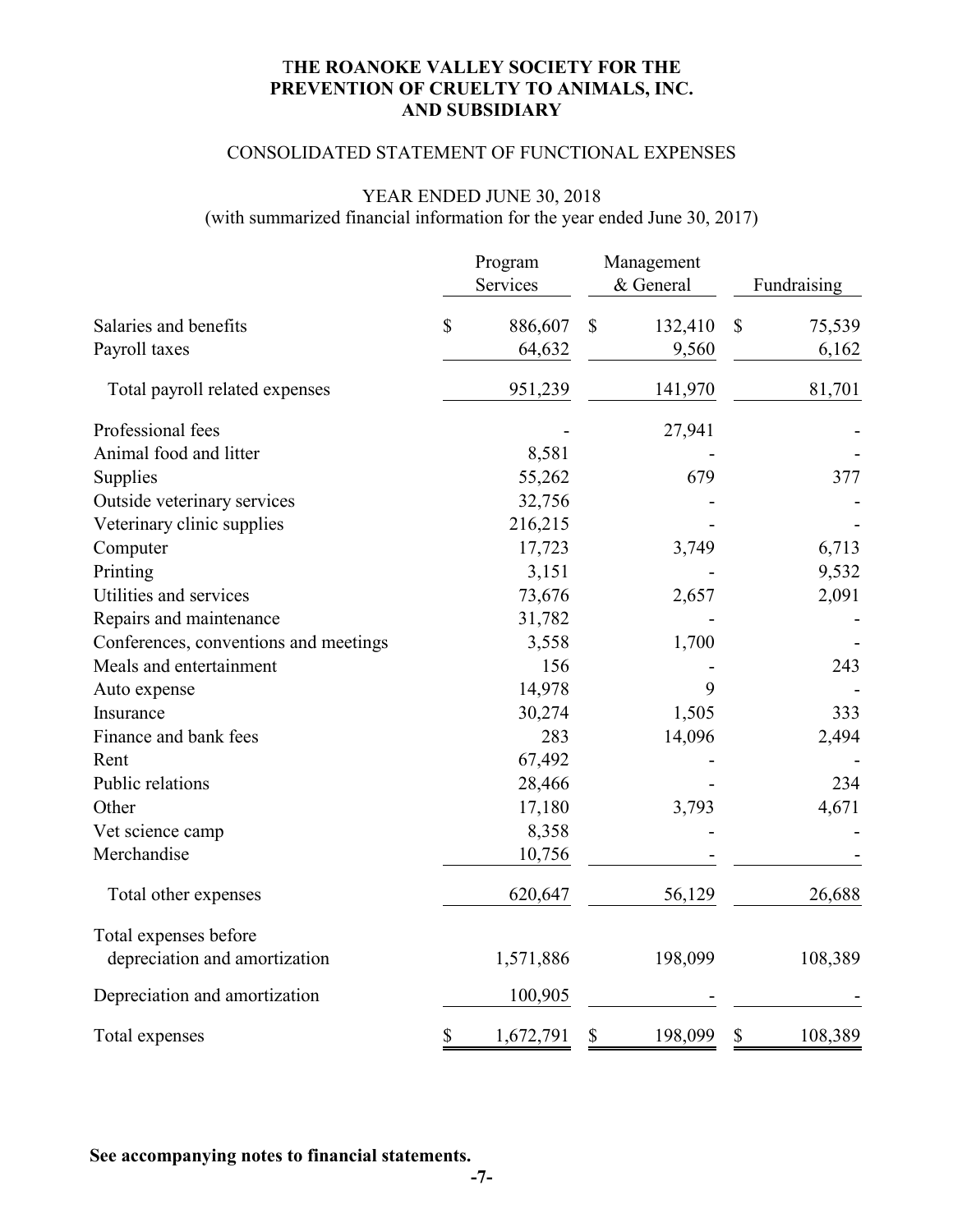| 2018                      | 2017                      |
|---------------------------|---------------------------|
| Total                     | Total                     |
| \$<br>1,094,556<br>80,354 | \$<br>1,072,670<br>80,417 |
| 1,174,910                 | 1,153,087                 |
| 27,941                    | 31,953                    |
| 8,581                     | 9,243                     |
| 56,318                    | 53,115                    |
| 32,756                    | 25,067                    |
| 216,215                   | 227,434                   |
| 28,185                    | 15,392                    |
| 12,683                    | 11,999                    |
| 78,424                    | 88,288                    |
| 31,782                    | 26,505                    |
| 5,258                     | 4,317                     |
| 399                       | 910                       |
| 14,987                    | 8,867                     |
| 32,112                    | 22,543                    |
| 16,873                    | 17,547                    |
| 67,492                    | 133,520                   |
| 28,700                    | 18,030                    |
| 25,644                    | 26,940                    |
| 8,358                     | 9,498                     |
| 10,756                    | 16,575                    |
| 703,464                   | 747,743                   |
| 1,878,374                 | 1,900,830                 |
| 100,905                   | 119,080                   |
| \$<br>1,979,279           | \$<br>2,019,910           |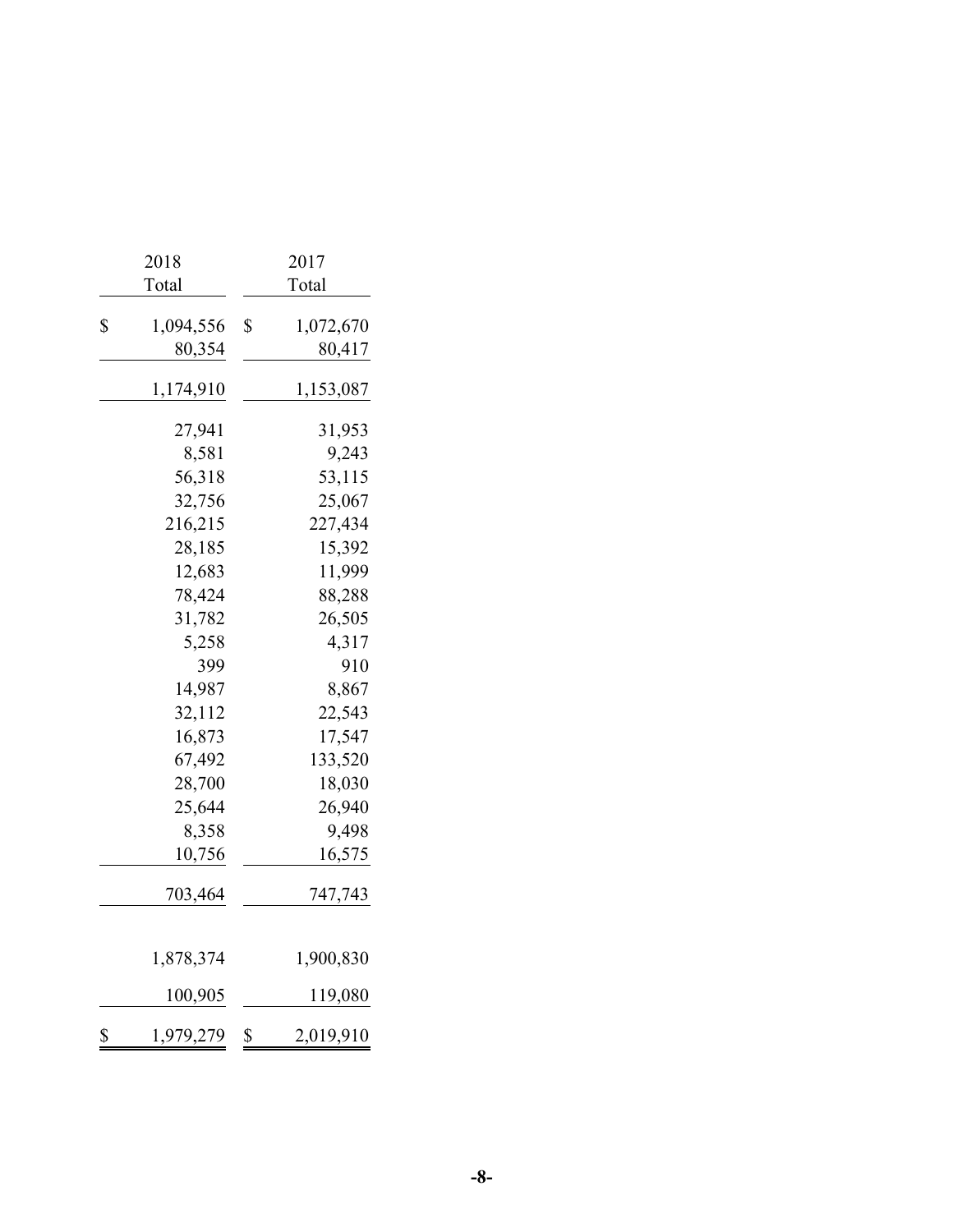#### CONSOLIDATED STATEMENT OF CASH FLOWS

# YEAR ENDED JUNE 30, 2018

(with comparative financial information for the year ended June 30, 2017)

|                                                        | 2018            |              | 2017       |
|--------------------------------------------------------|-----------------|--------------|------------|
| CASH FLOWS FROM OPERATING ACTIVITIES:                  |                 |              |            |
| Increase (Decrease) in net assets                      | \$<br>1,234,688 | $\mathbb{S}$ | (493,500)  |
| Adjustments to reconcile change in net assets to       |                 |              |            |
| cash provided (used) by operating activities:          |                 |              |            |
| Depreciation and amortization                          | 100,905         |              | 119,080    |
| Donated fixed assets                                   |                 |              | (17,000)   |
| Donated annuity                                        |                 |              | (95, 592)  |
| Realized and unrealized (gain) loss on investments     | (12,316)        |              | 248,567    |
| (Gain) loss on sale of property and equipment          | 181,734         |              |            |
| Change in value of beneficial interest in trusts       | 58,377          |              | (35,509)   |
| Contribution of beneficial interest in perpetual trust | (1,739,013)     |              |            |
| Contributions restricted for long-term purposes        | (15,000)        |              | (35,000)   |
| Changes in operating assets and liabilities:           |                 |              |            |
| Accounts receivable                                    | (2,152)         |              | (7,618)    |
| Inventory                                              | (663)           |              | 6,341      |
| Prepaid expenses                                       | (9,968)         |              | 11,890     |
| Unconditional promises to give                         | (7,956)         |              | 46,122     |
| Accounts payable                                       | (3,617)         |              | (902)      |
| Other accrued expenses                                 | 2,351           |              | (335)      |
| Deferred revenue                                       | (1,500)         |              | (1, 725)   |
| Net cash provided (used) by operating activities       | (214, 130)      |              | (255, 181) |
| CASH FLOWS FROM INVESTING ACTIVITIES:                  |                 |              |            |
| Purchase of property and equipment                     | (64,083)        |              | (88,213)   |
| Distributions from bequest assets                      | 22,626          |              | 31,073     |
| Purchase of investments                                |                 |              | (800,000)  |
| Proceeds from sale of property and equipment           | 6,335           |              |            |
| Proceeds from sale of investments                      | 109,090         |              |            |
| Change in investment securities                        | (11,058)        |              | (8, 448)   |
| Net cash provided (used) by investing activities       | 62,910          |              | (865,588)  |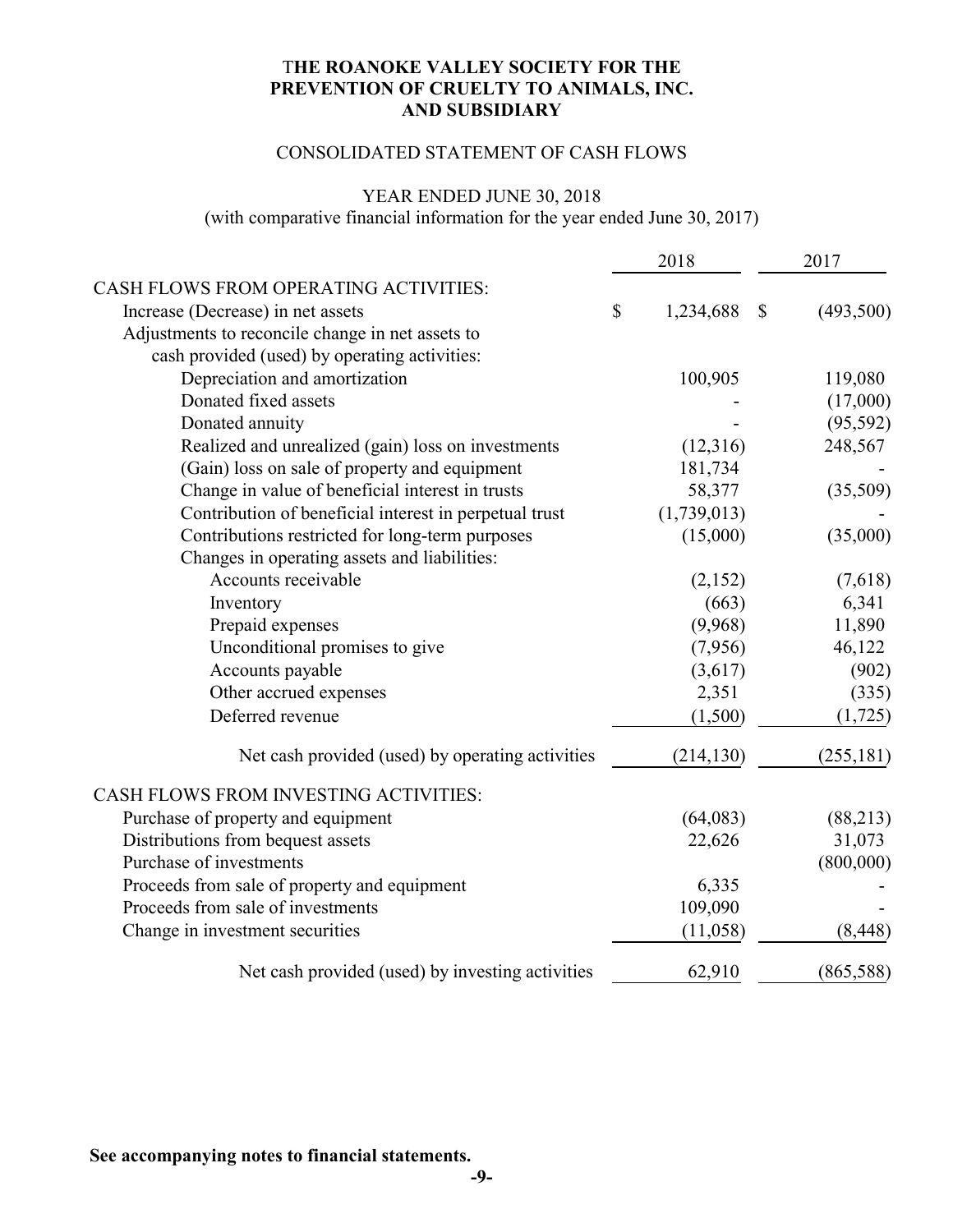# CONSOLIDATED STATEMENT OF CASH FLOWS – (Continued)

# YEAR ENDED JUNE 30, 2018

(with comparative financial information for the year ended June 30, 2017)

|                                                                                     |  | 2018      | 2017        |
|-------------------------------------------------------------------------------------|--|-----------|-------------|
| CASH FLOWS FROM FINANCING ACTIVITIES -<br>Contributions restricted for fixed assets |  | 15,000    | 35,000      |
| Net cash provided (used) by financing activities                                    |  | 15,000    | 35,000      |
| NET INCREASE (DECREASE) IN CASH, CASH EQUIVALENTS,<br>AND RESTRICTED CASH           |  | (136,220) | (1,085,769) |
| CASH, CASH EQUIVALENTS, AND RESTRICTED CASH<br>Beginning                            |  | 287,369   | 1,373,138   |
| Ending                                                                              |  | 151,149   | 287,369     |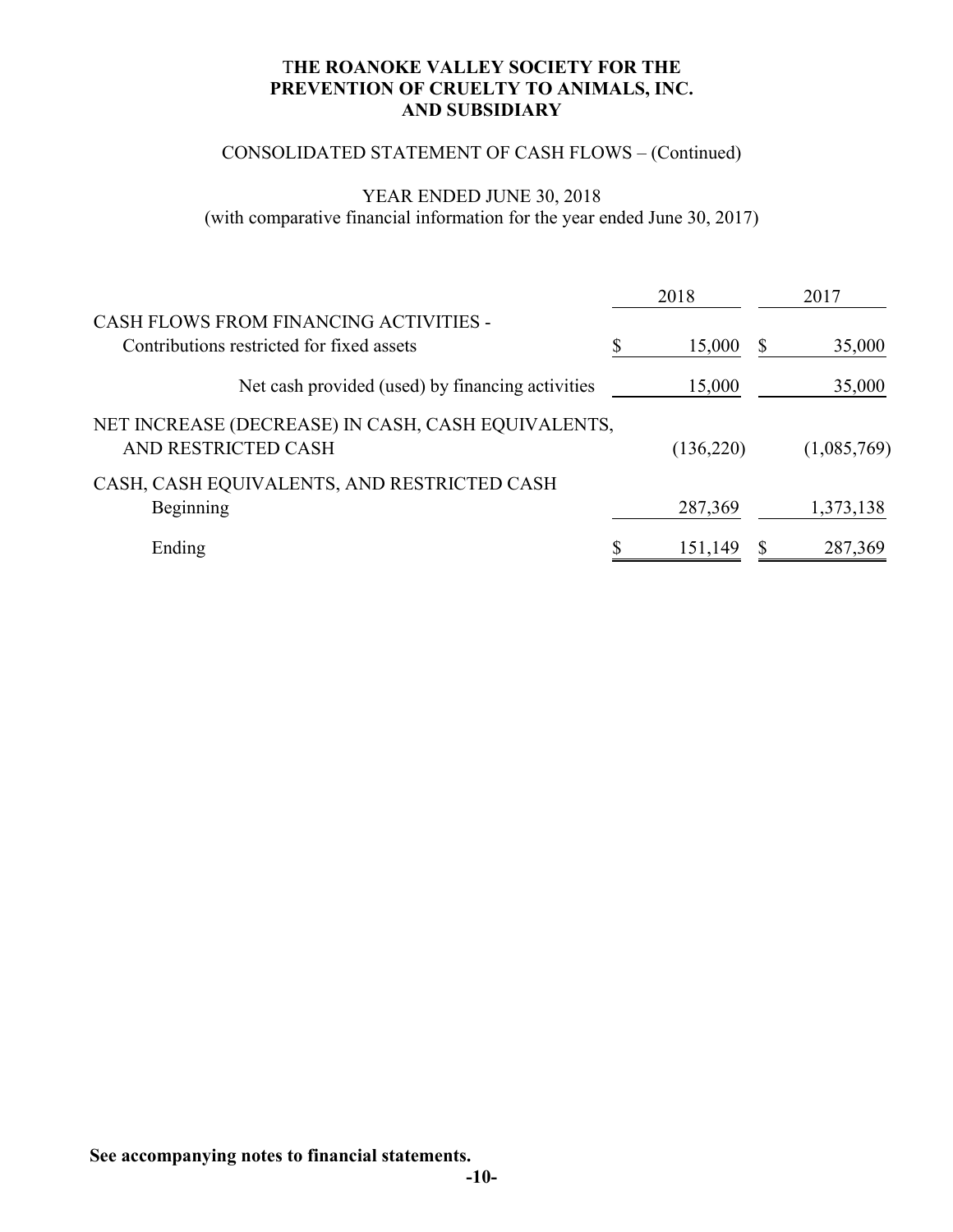# NOTES TO CONSOLIDATED FINANCIAL STATEMENTS

# **1. SUMMARY OF SIGNIFICANT ACCOUNTING POLICIES:**

### **Organization**

Roanoke Valley Society for the Prevention of Cruelty to Animals, Inc. and Subsidiary (The Organization) is incorporated as a non-profit Virginia corporation under the laws of the Commonwealth of Virginia. The organization was established to promote humane treatment of and to sponsor and encourage interest in the welfare, health, and life of animals. The programs and services offered include placement of animals in adoptive homes, training and education of pet owners and pets, and spay/neuter services.

#### Principles of consolidation

The accompanying financial statements include the accounts of The Roanoke Valley Society for the Prevention of Cruelty to Animals, Inc. (RVSPCA) and its wholly-owned subsidiary Mountain View Humane, Inc. (MVH). Intercompany transactions and balances have been eliminated in consolidation.

#### Accounting method

The financial statements of the Organization have been prepared on the accrual basis of accounting in accordance with U.S. generally accepted accounting principles.

#### Basis of Presentation

The Organization reports information regarding its financial position and activities according to three classes of net assets as follows:

 Unrestricted net assets - are free of donor-imposed restrictions. Unrestricted net assets may be designated for specific purposes by action of the Board of Directors or may be otherwise limited in use by contractual agreements with outside parties.

 Temporarily restricted net assets - are limited in use by donor-imposed stipulations that either expire with the passage of time or that can be fulfilled by action of the Organization pursuant to those stipulations. See Note 6 for a description of temporary restricted net assets.

 Permanently restricted net assets - are limited in use by donor-imposed stipulations in perpetuity; however, the income on those assets is available for use in meeting both restricted and other operating needs. Permanently restricted assets held by the Organization consist of a parcel of land designated by bequest to be used as a pet cemetery, beneficial interest in two perpetual trusts and a money market account.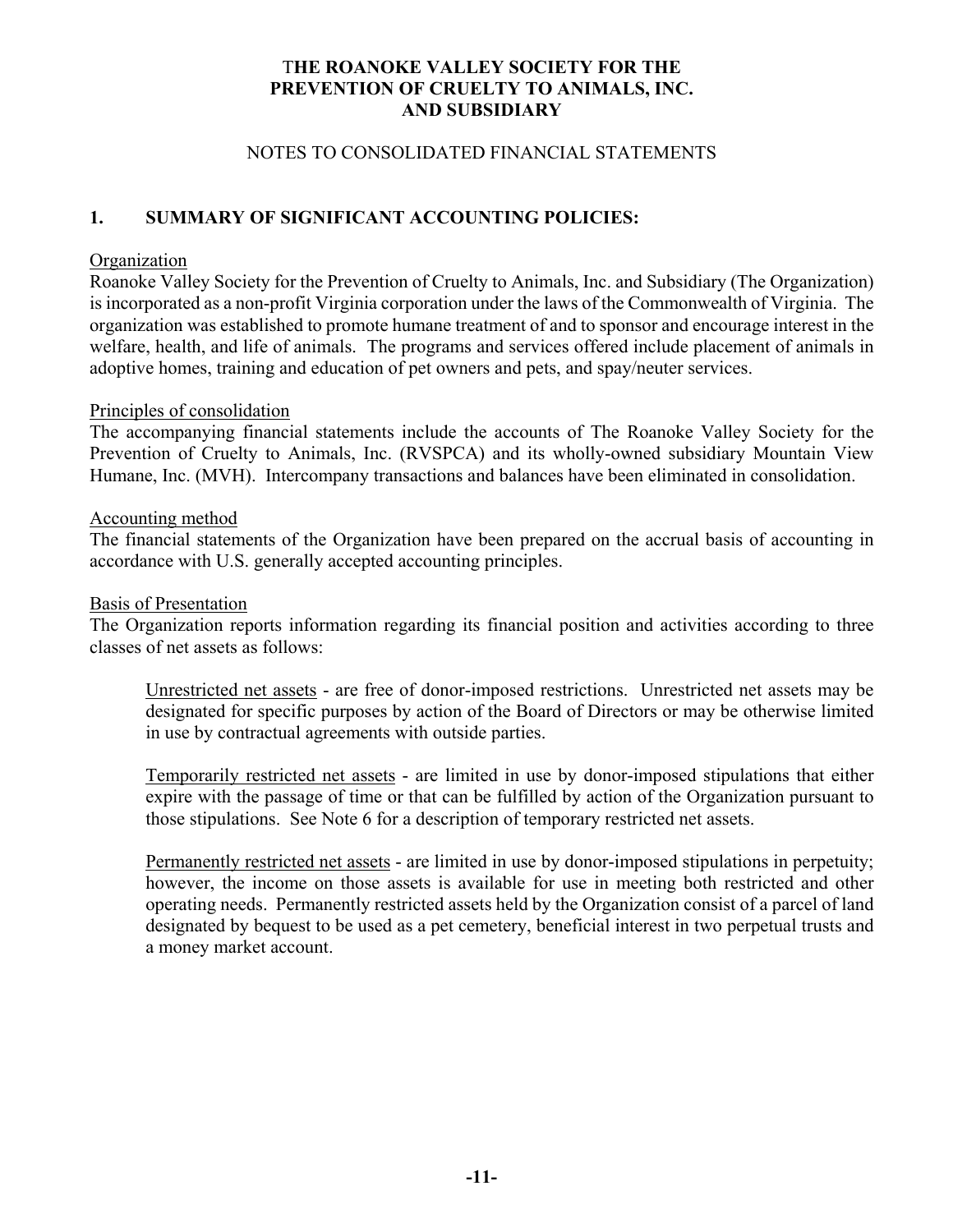# NOTES TO CONSOLIDATED FINANCIAL STATEMENTS - (Continued)

# **1. SUMMARY OF SIGNIFICANT ACCOUNTING POLICIES - (Continued):**

#### Estimates

The preparation of consolidated financial statements in conformity with U.S. generally accepted accounting principles requires management to make estimates and assumptions that affect the reported amounts of assets and liabilities and disclosures of contingent assets and liabilities at the date of the consolidated financial statements and the reported amounts of revenues and expenses during the reporting period.

As of June 30, 2018, the significant estimates used by management include depreciable lives of property and equipment, the present value of trust funds, allocation of functional expenses, and the fair value of bequest assets. Actual results could differ from those estimates.

#### Revenue recognition

The Organization recognizes revenues from contributions and donations as they are received. Revenues from promises to give are recognized when the promises are made and revenues from sales and services are recognized when the services or goods are delivered.

#### Cash and cash equivalents

For purposes of the statement of cash flows, cash and cash equivalents include all cash on hand, cash in various bank checking and savings accounts, and certificates of deposit with maturities of one year or less or no material early withdrawal penalty exists. Money market funds held as part of the Organization's investment portfolio are classified as investments.

Cash subject to long-term donor-imposed restrictions are reported as restricted cash. Restricted cash represents deposits held for capital improvements and endowment.

The following provides a reconciliation of cash, cash equivalents, and restricted cash reported within the statement of financial position to reflect the total of the same such amounts shown in the statement of cash flows.

|                                                   |  | 2017      |  |         |
|---------------------------------------------------|--|-----------|--|---------|
| Cash and cash equivalents                         |  | 96,866 \$ |  | 211,930 |
| Restricted cash                                   |  | 54,283    |  | 75,439  |
| Total cash, cash equivalents, and restricted cash |  |           |  |         |
| shown in the statement of cash flows              |  | 151,149   |  | 287,369 |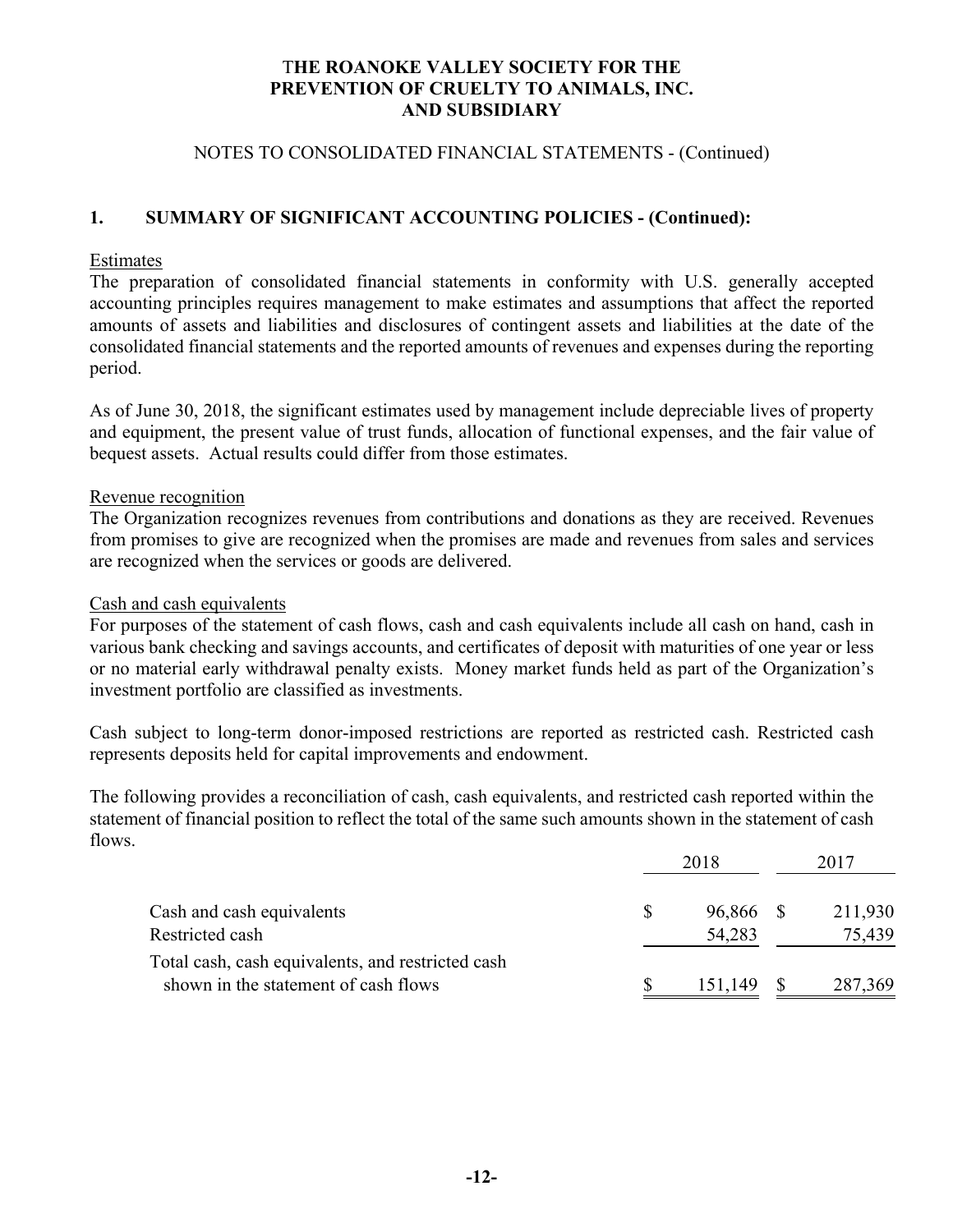# NOTES TO CONSOLIDATED FINANCIAL STATEMENTS - (Continued)

# **1. SUMMARY OF SIGNIFICANT ACCOUNTING POLICIES - (Continued):**

#### Accounts receivable

Accounts receivable and unconditional promises to give are stated at the amount management expects to collect from balances outstanding at year-end. Based on management's assessment of the credit history with clients having outstanding balances and current relationships with them, it has concluded that realization losses on balances outstanding at year-end will be immaterial. Balances that are still outstanding after management has used reasonable collection efforts are written off through a charge to bad debt expense.

#### Investments

Investments are carried at estimated fair values. Net realized and unrealized gains and/or losses are reflected as changes in net assets in the statement of activities. Investment income is reported net of investment expenses on the statement of activities. Investment expenses amounted to \$2,298 and \$-0- for the years ended June 30, 2018 and 2017, respectively. Gifts of investments are recorded at their fair value (based on quotations or appraisals) at the date of the gift. Purchases and sales of investments are recorded on the trade date.

The Organization adopted Fair Value Measurements and Disclosures Standards, which:

- Defines fair value as the exchange price that would be received to sell an asset or paid to transfer a liability in an orderly transaction between market participants at the measurement date, and establishes a framework for measuring fair value;
- Establishes a three-level hierarchy for fair value measurements based upon the transparency of inputs to the valuation on an asset or liability as of the measurement date;
- Expands disclosures about instruments measured at fair value.

### Valuation Hierarchy

The three levels are defined as follows:

- Level 1 inputs to the valuation methodology are quoted market prices (unadjusted) for identical asset or liabilities in active markets
- Level 2 inputs to the valuation methodology include quoted market prices for similar assets and liabilities in active markets, and inputs that are observable for the asset or liability, either directly or indirectly, for substantially the full term of the financial instrument
- Level 3 inputs to the valuation methodology are unobservable and significant to the fair value measurement.

A financial instrument's categorization within the valuation hierarchy is based upon the lowest level of input that is significant to the fair value measurement.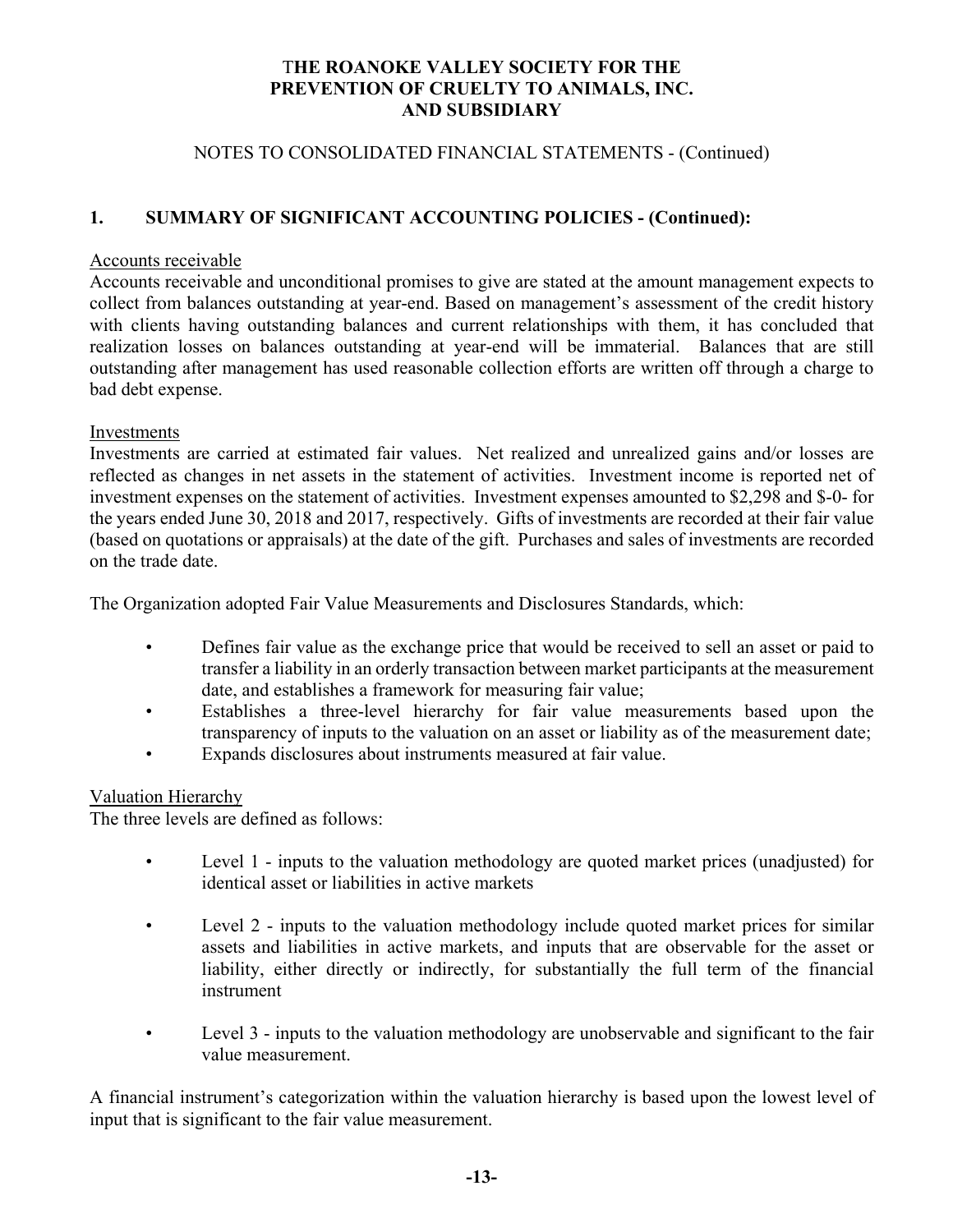# NOTES TO CONSOLIDATED FINANCIAL STATEMENTS - (Continued)

# **1. SUMMARY OF SIGNIFICANT ACCOUNTING POLICIES - (Continued):**

#### Funds held in trust by others

The Organization is the recipient/beneficiary of several irrevocable trusts which are held by others. The related income from beneficial interest in remainder trusts is recognized as temporarily restricted until the cash is received, at which time it is reclassified as unrestricted. The related income from beneficial interest in perpetual trusts that is received is recognized as unrestricted income. The recorded value of the stream of future revenue associated with these trusts are required to be measured using the present value of future cash receipts. The market value of the pro rata ownership portion of the trust's assets is used as a basis and then discounted to present value using an applicable federal rate to arrive at an approximation of the present value of future receipts.

#### Unconditional promises to give

Unconditional promises to give are recorded as revenue and a receivable when the promise is made. Unconditional promises to give that are due in the next year are reflected as current promises to give and are recorded at their net realizable value. Unconditional promises to give that are due in subsequent years are reflected as long-term promises to give and are recorded at the present value of their net realizable value, using risk-free interest rates applicable to the years in which the promises are expected to be collected. Determination of the risk-free rate includes consideration of the risk of uncollectibility.

#### Inventory

Inventory consists primarily of medical supplies, pet caskets and other items available for sale and is stated at the lower of cost (first-in, first-out) or market.

#### Property and equipment

Property and equipment are recorded at cost on the date of acquisition or at estimated fair value at the time of donation and include expenditures for improvements when they substantially increase the productive life of the asset. The Organization capitalizes all expenditures for property and equipment in excess of \$2,000. Maintenance and repair costs are expensed to operations as incurred.

Absent explicit donor stipulations regarding contributions restricted to capital expenditures, the Organization reports expirations of donor restrictions when the qualifying capital assets are acquired.

Depreciation is calculated using the straight-line method over the estimated useful lives of the depreciable assets of 15 to 35 years for buildings and improvements, 5 to 7 years for furniture and equipment, and 5 years for vehicles. Depreciation expense amounted to \$100,905 and \$119,080 for the years ended June 30, 2018 and 2017, respectively.

#### Support and revenue

Annual contributions and donations are generally available for unrestricted use in the related year unless specifically restricted by the donor. Contributions for the capital campaign and other designations are reported as temporarily restricted support when they are received with donor stipulations that limit the use of the donated assets. When a donor's restriction is satisfied, either by using the resources in the manner specified by the donor or by the passage of time, the expiration of the restriction is reported in the financial statements by reclassifying the net assets from temporarily restricted to unrestricted net assets.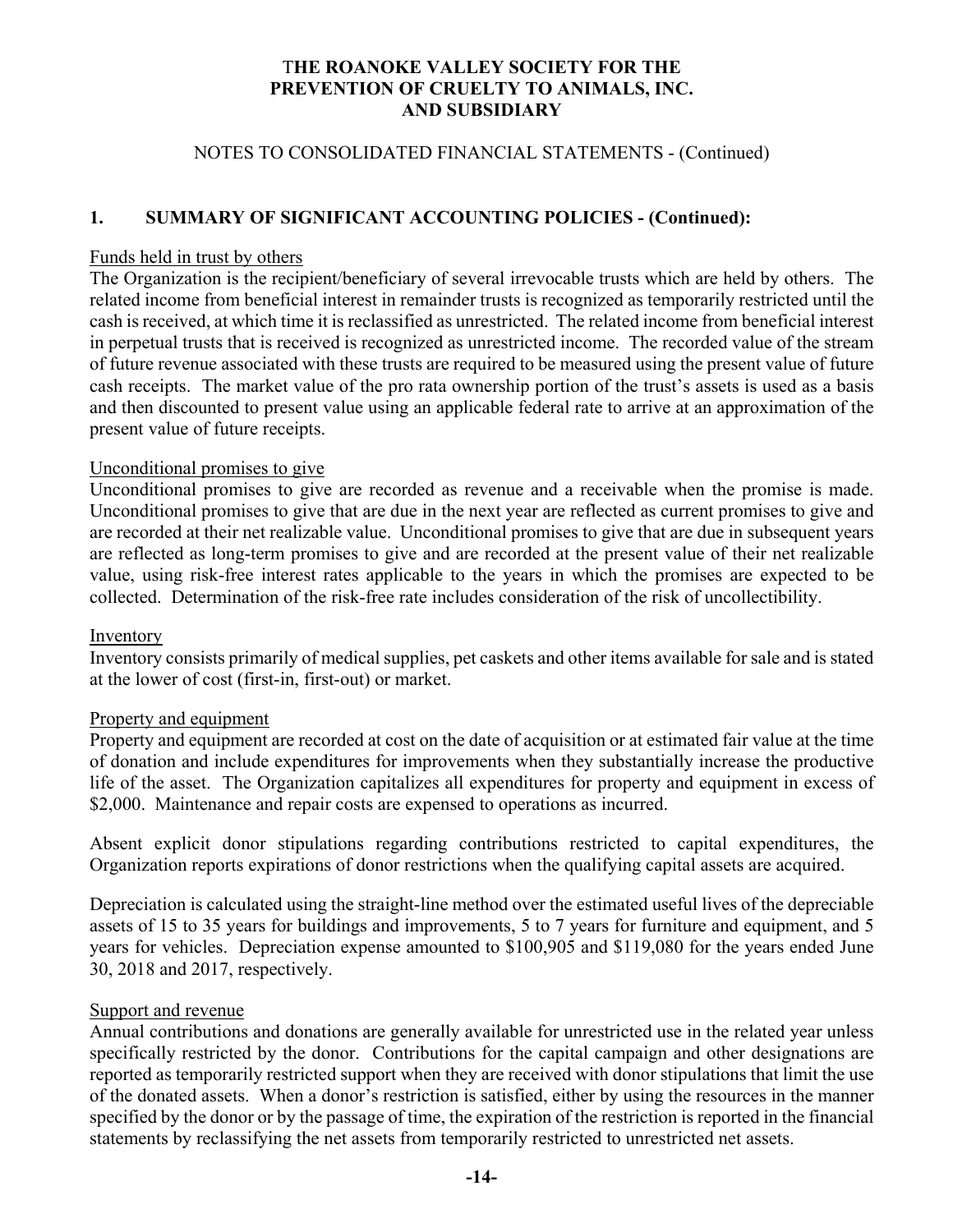## NOTES TO CONSOLIDATED FINANCIAL STATEMENTS - (Continued)

# **1. SUMMARY OF SIGNIFICANT ACCOUNTING POLICIES - (Continued):**

#### Donated services

Volunteers have donated significant amounts of time to the Organization's program services and fundraising campaigns. However, no value has been reflected in the consolidated financial statements for these services unless they either a) create or enhance a non-financial asset (i.e. non-monetary asset) or b) require specialized skills that would typically need to be purchased if not contributed. The financial statements include \$35,308 and \$14,740 of donated marketing, veterinary and other services for the years ended June 30, 2018 and 2017, respectively.

### Donated materials and supplies

The Organization reports gifts of materials and supplies as unrestricted support unless explicit donor stipulations specify how the donated items may be used. The estimated fair value of the materials and supplies are reported as contributions and expense in the period in which they are received and used. The Organization reclassifies temporarily restricted net assets to unrestricted net assets at the time they are used.

The financial statements include \$61,323 and \$79,860 of donated materials and supplies for the years ended June 30, 2018 and 2017, respectively.

### Advertising expenses

The Organization expenses costs of advertising and marketing as they are incurred. Advertising and marketing expense was \$28,700 and \$18,030 for the years ended June 30, 2018 and 2017, respectively.

#### Income tax status

The Organization received a letter of determination from the Internal Revenue Service advising that it qualified as a non-profit corporation under Section  $501(c)(3)$  of the Internal Revenue Code and, therefore, is generally not subject to income tax. Consequently, the accompanying consolidated financial statements do not reflect a provision for income taxes.

The information returns of the Organization for 2014, 2015, 2016 and 2017 are open for examination, generally for three years after filing.

### Allocation of expenses

The costs of providing various programs and other activities have been summarized on a functional basis in the statement of activities and in the schedule of functional expenses. Accordingly, certain costs have been allocated among the programs and supporting services benefitted.

### Comparative Financial Information

The financial statements include certain prior-year summarized comparative information in total but not by net asset class. Such information does not include sufficient detail to constitute a presentation in conformity with U.S. generally accepted accounting principles. Accordingly, such information should be read in conjunction with the Organization's financial statements for the year ended June 30, 2017, from which the summarized information was derived.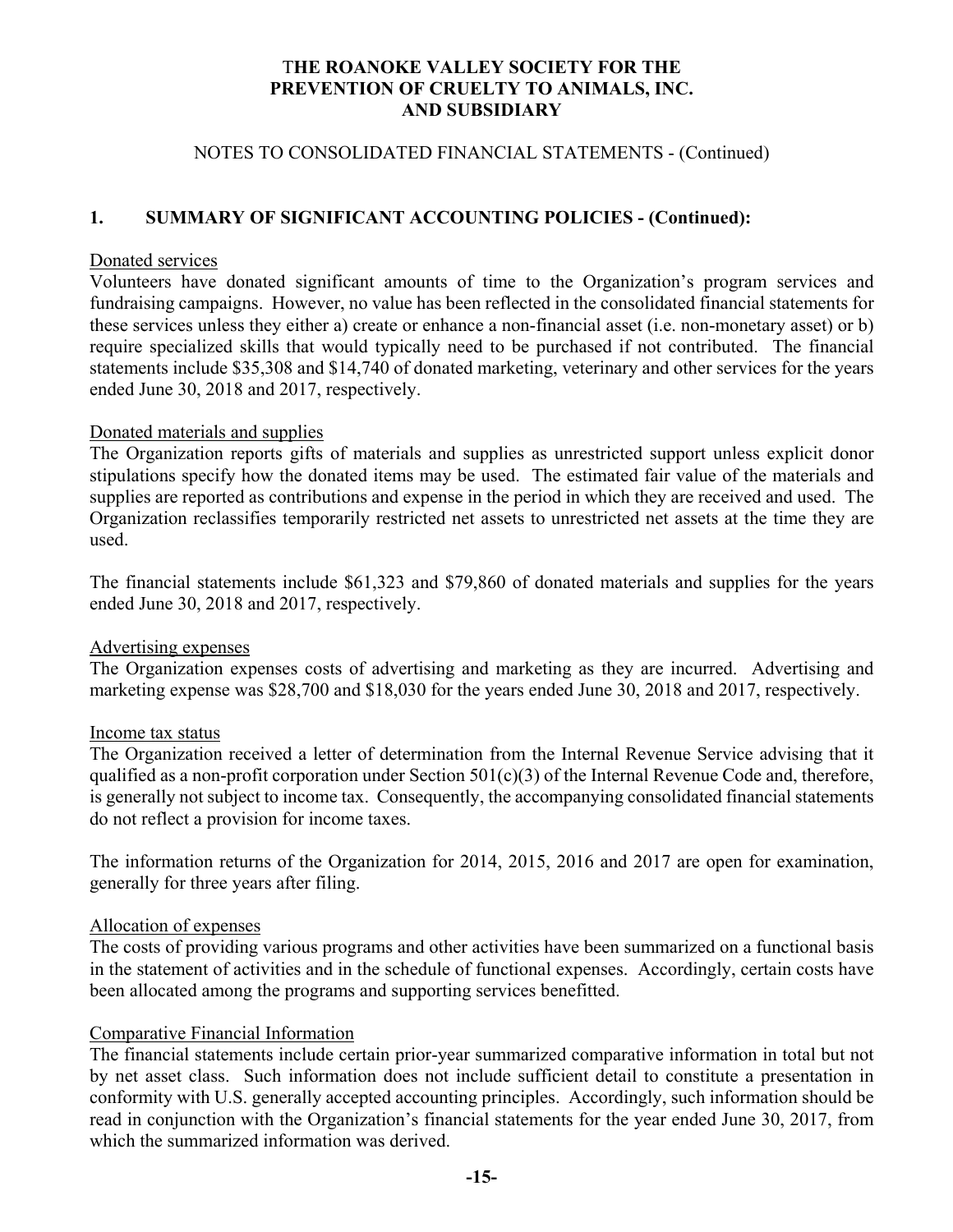# NOTES TO CONSOLIDATED FINANCIAL STATEMENTS - (Continued)

# **1. SUMMARY OF SIGNIFICANT ACCOUNTING POLICIES - (Continued):**

### Reclassification

Certain accounts in the prior year financial statements have been reclassified for comparative purposes to conform with the presentation in the current year financial statements.

#### Recent accounting pronouncements

In May 2014, the Financial Accounting Standards Board ("FASB") issued Accounting Standards Update ("ASU") No. 2014-09, *Revenue from Contracts with Customers (Topic 606),* which requires an entity to recognize the amount of revenue to which it expects to be entitled for the transfer of promised goods or services to customers. ASU No. 2014-09 will replace most existing revenue recognition guidance in legacy U.S. GAAP when it becomes effective. In August 2015, the FASB issued ASU No. 2015-14, *Revenue from Contracts with Customers (Topic 606), Deferral of the Effective Date,* which deferred the effective date of ASU No. 2014-09 by one year. As such, ASU No. 2014-09 is effective for the Organization on July 1, 2019 with early adoption permitted. The Organization is currently evaluating the effects of the standard on its ongoing financial reporting and has not yet adopted the standard.

In February 2016, the FASB issued ASU No. 2016-02, *Leases (Topic 842).* ASU No. 2016-02 is a comprehensive new leases standard that amends various aspects of existing guidance for leases and requires additional disclosures about leasing arrangements. It will require lessees to recognize lease assets and lease liabilities for those leases classified as operating under legacy U.S. GAAP. However, Topic 842 does retain a distinction between finance leases and operating leases. It is effective for the Organization on July 1, 2020 with early adoption permitted. The Organization is currently evaluating the effects of the standard on its ongoing financial reporting and has not yet adopted the standard.

In August 2016, the FASB issued ASU No. 2016-14, *Not-for-Profit Entities (Topic 958)*. The new guidance makes substantial changes to the financial reporting model used by nonprofit organizations. The most notable change relates to the reporting of net assets by class. Current guidance specifies three classes of net assets: unrestricted, temporarily restricted and permanently restricted. ASU No. 2016-14 replaces these classes with two classes: net assets without donor-imposed restrictions and net assets with donorimposed restrictions. Some of the additional guidance modified by ASU No. 2016-14 includes:

- The financial reporting for underwater endowments.
- Treatment of expiration of restrictions related to long-lived assets.
- Elimination of the requirement to include the indirect method reconciliation on statements of cash flows prepared on the direct method.
- Enhanced disclosures on the organization's liquidity.
- Elimination of the option to present investment expenses at gross.
- Requirement for all nonprofits to report expenses by functional class and enhanced disclosures about the methods used to allocate costs among functional classes.

ASU No. 2016-14 will be effective for fiscal years beginning after December 15, 2017, with early adoption permitted. The Organization is currently evaluating the effects of the standard on its ongoing financial reporting.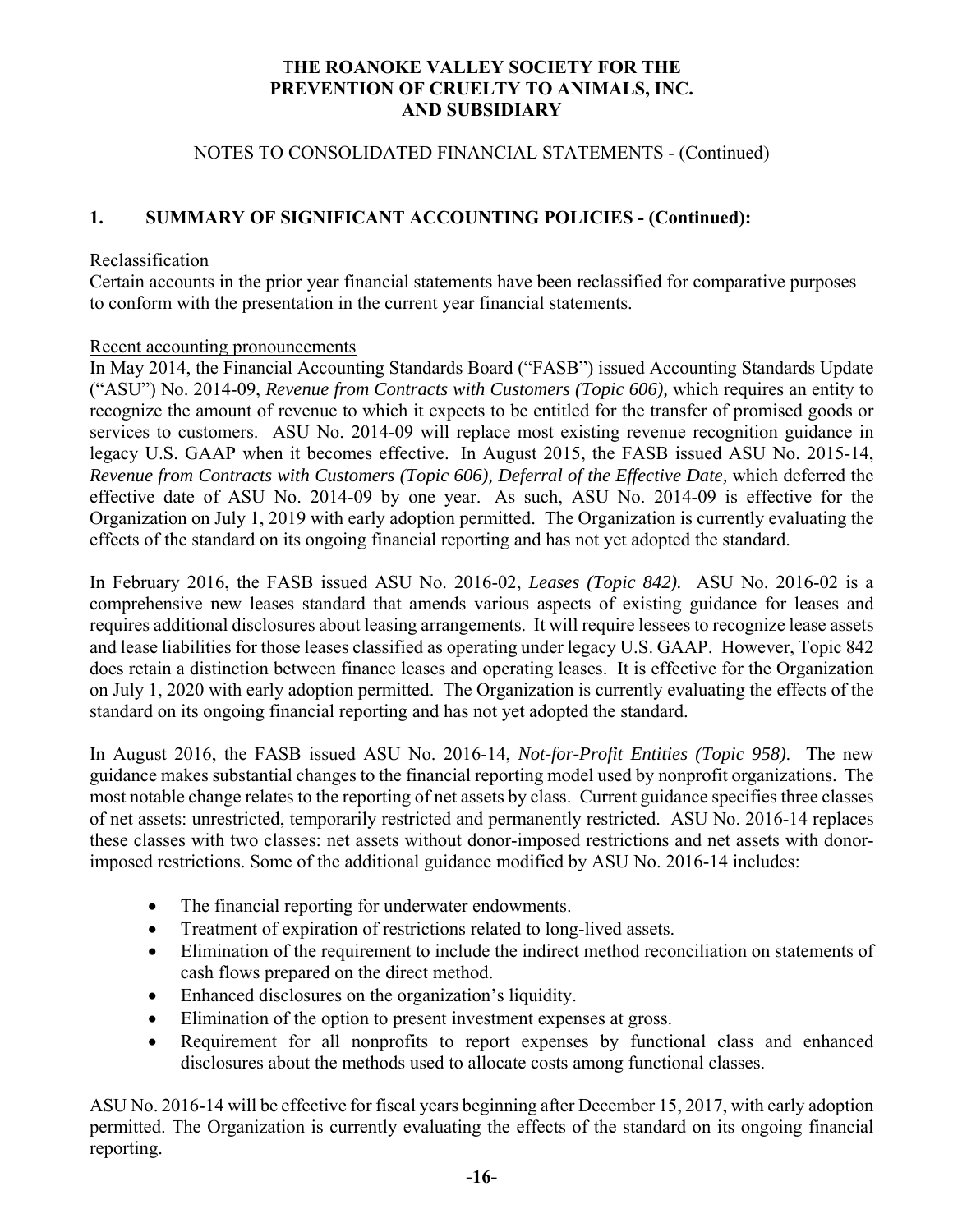# NOTES TO CONSOLIDATED FINANCIAL STATEMENTS - (Continued)

# **1. SUMMARY OF SIGNIFICANT ACCOUNTING POLICIES - (Continued):**

In November 2016, the FASB issued ASU No. 2016-18, *Statement of Cash Flows (Topic 230): Restricted Cash*, providing specific guidance on the cash flow classification and presentation of changes in restricted cash and restricted cash equivalents. The amendments in ASU No. 2016-18 require that a statement of cash flows explain the change during the period in the total of cash, cash equivalents, and amounts generally described as restricted cash. Therefore, restricted cash should be included with cash and cash equivalents when reconciling the beginning-of-period and end-of-period total amounts shown on the statement of cash flows. The amendments in ASU No. 2016-18 are effective for fiscal years beginning after December 15, 2018, with early adoption permitted. Management elected to early adopt ASU No. 2016-18 as of the June 30, 2017 reporting period as they believe it will improve and simplify the presentation of the statement of cash flows.

In June 2018, the FASB issued ASU No. 2018-08, *Not-for-Profit Entities (Topic 958), Clarifying the Scope of the Accounting Guidance for Contributions Received and Contributions Made*. The ASU was issued to reduce diversity in practice and its amendments should assist entities in (1) evaluating whether transactions should be accounted for as contributions (nonreciprocal transactions) within the scope of Topic 958 or as exchange (reciprocal) transactions subject to other guidance and (2) determining whether a contribution is conditional. Some contributions or grants that are considered exchange transactions under legacy U.S. generally accepted accounting principles may be accounted for as conditional contributions under the ASU. Additionally, some contributions or grants that are considered contributions with no donor-imposed conditions under legacy U.S. generally accepted accounting principles may be considered conditional under the ASU, which may delay recognition of contribution revenue (recipient) or expenses (resource provider). The ASU will be effective in fiscal years beginning after December 15, 2018 for recipient transactions (revenue) and after December 15, 2019 for resource provider transactions (expense), with early adoption permitted. The Organization is currently evaluating the effects of the standard on its financial statements and has not yet adopted the standard.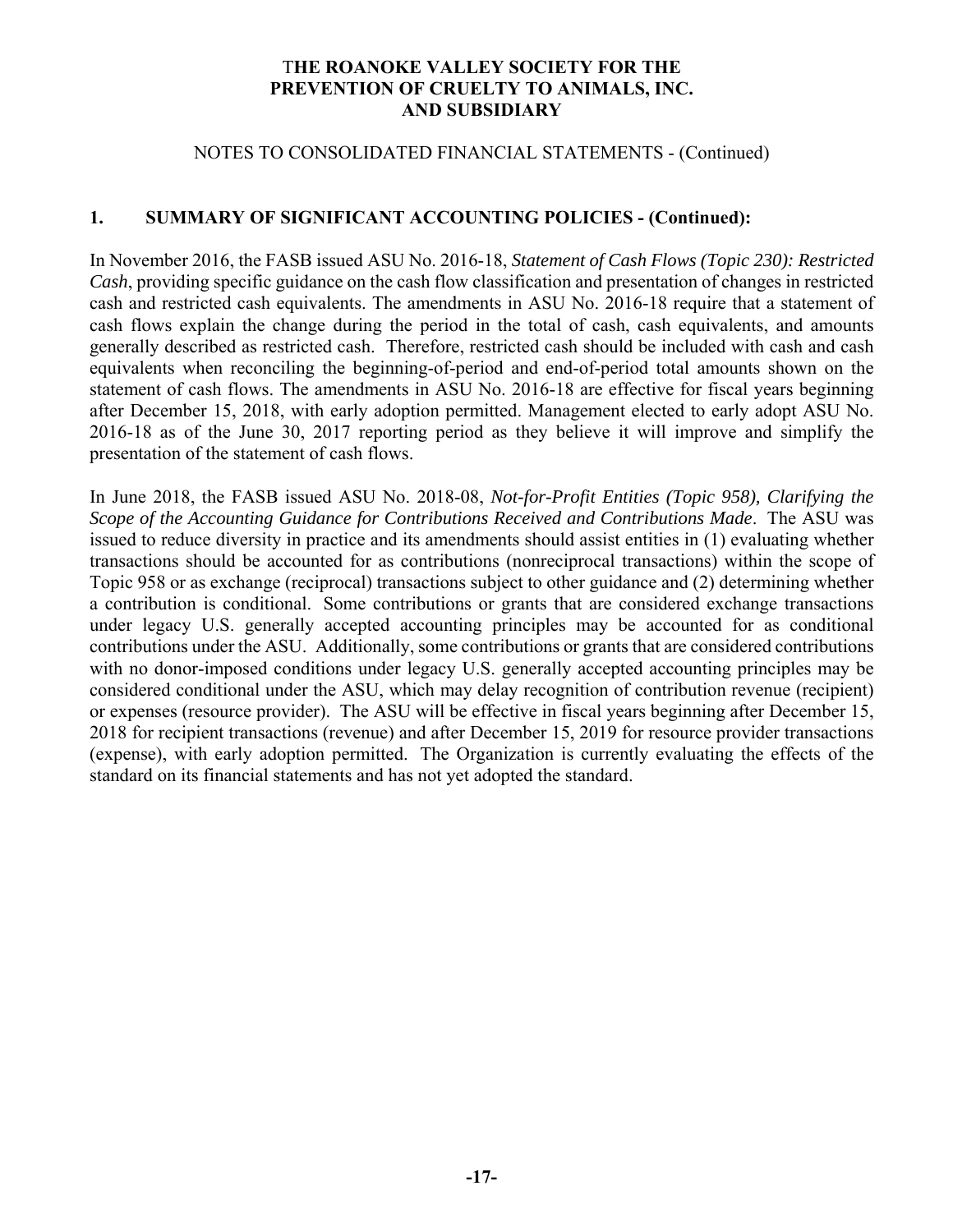# NOTES TO CONSOLIDATED FINANCIAL STATEMENTS - (Continued)

# **2. FAIR VALUE MEASUREMENTS:**

Fair values of assets measured on a recurring basis at June 30, 2018 are as follows:

|                               |              | Quoted Prices in      | Significant          |              |                  |    |           |
|-------------------------------|--------------|-----------------------|----------------------|--------------|------------------|----|-----------|
|                               |              | <b>Active Markets</b> | Other<br>Significant |              |                  |    |           |
|                               |              | for Identical         | Observable           |              | Unobservable     |    |           |
|                               |              | Assets (Level 1)      | Inputs (Level 2)     |              | Inputs (Level 3) |    | Total     |
| Investments, current:         |              |                       |                      |              |                  |    |           |
| Certificates of deposit       | $\mathbb{S}$ |                       | \$<br>404,401        | $\mathbb{S}$ |                  | \$ | 404,401   |
| Deferred annuity              |              |                       | 100,486              |              |                  |    | 100,486   |
|                               |              |                       | 504,887              |              |                  |    | 504,887   |
| Investments held for          |              |                       |                      |              |                  |    |           |
| long-term purposes:           |              |                       |                      |              |                  |    |           |
| Money market funds            |              | 10,978                |                      |              |                  |    | 10,978    |
| Exchange-traded funds         |              | 244,781               |                      |              |                  |    | 244,781   |
| Mutual funds                  |              | 60,021                |                      |              |                  |    | 60,021    |
| Other                         |              |                       | 11,252               |              |                  |    | 11,252    |
|                               |              | 315,780               | 11,252               |              |                  |    | 327,032   |
| Beneficial interest remainder |              |                       |                      |              |                  |    |           |
| trust                         |              |                       |                      |              | 1,057,896        |    | 1,057,896 |
| Beneficial interest perpetual |              |                       |                      |              |                  |    |           |
| trust                         |              |                       |                      |              | 1,953,318        |    | 1,953,318 |
| Bequest assets                |              |                       |                      |              | 18,141           |    | 18,141    |
| Total                         | \$           | 315,780               | \$<br>516,139        | \$           | 3,029,355        | S  | 3,861,274 |
|                               |              |                       |                      |              |                  |    |           |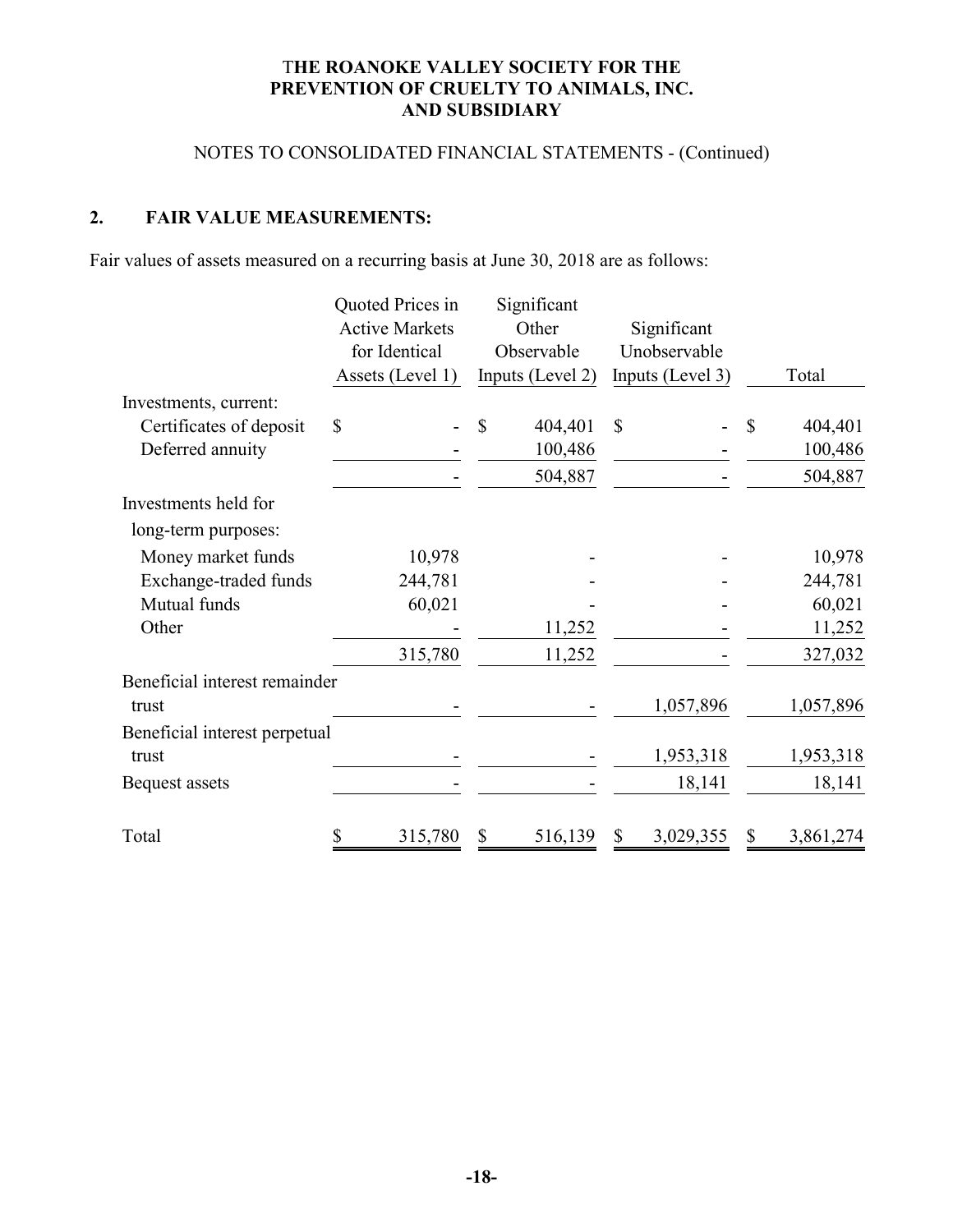### NOTES TO CONSOLIDATED FINANCIAL STATEMENTS - (Continued)

# **2. FAIR VALUE MEASUREMENTS - (Continued):**

Fair values of assets measured on a recurring basis at June 30, 2017 are as follows:

|                               | Quoted Prices in |                       |               | Significant      |              |                  |                 |
|-------------------------------|------------------|-----------------------|---------------|------------------|--------------|------------------|-----------------|
|                               |                  | <b>Active Markets</b> |               | Other            |              | Significant      |                 |
|                               |                  | for Identical         |               | Observable       |              | Unobservable     |                 |
|                               |                  | Assets (Level 1)      |               | Inputs (Level 2) |              | Inputs (Level 3) | Total           |
| Investments, current:         |                  |                       |               |                  |              |                  |                 |
| Certificates of deposit       | \$               |                       | $\mathcal{S}$ | 506,717          | $\mathbb{S}$ |                  | \$<br>506,717   |
| Deferred annuity              |                  |                       |               | 97,464           |              |                  | 97,464          |
|                               |                  |                       |               | 604,181          |              |                  | 604,181         |
| Investments held for          |                  |                       |               |                  |              |                  |                 |
| long-term purposes:           |                  |                       |               |                  |              |                  |                 |
| Money market funds            |                  | 275,550               |               |                  |              |                  | 275,550         |
| Exchange-traded funds         |                  | 25,020                |               |                  |              |                  | 25,020          |
| Other                         |                  |                       |               | 10,710           |              |                  | 10,710          |
|                               |                  | 300,570               |               | 10,710           |              |                  | 311,280         |
| Beneficial interest remainder |                  |                       |               |                  |              |                  |                 |
| trust                         |                  |                       |               |                  |              | 1,151,205        | 1,151,205       |
| Beneficial interest perpetual |                  |                       |               |                  |              |                  |                 |
| trust                         |                  |                       |               |                  |              | 179,373          | 179,373         |
| Bequest assets                |                  |                       |               |                  |              | 42,943           | 42,943          |
| Total                         | \$               | 300,570               | \$            | 614,891          | \$           | 1,373,521        | \$<br>2,288,982 |

The following table sets forth a summary of changes in the fair value of the Organization's Level 3 assets shown above for the years ended June 30, 2018 and 2017:

|                           |                 | Beneficial interest Beneficial interest |                           |           |               |                |       |            |  |
|---------------------------|-----------------|-----------------------------------------|---------------------------|-----------|---------------|----------------|-------|------------|--|
|                           | remainder trust |                                         | perpetual trust           |           |               | Bequest assets | Total |            |  |
| Balance, June 30, 2016    | \$              | 1,125,275                               | $\boldsymbol{\mathsf{S}}$ | 169,794   | $\mathcal{S}$ | 324,029        | -S    | 1,619,098  |  |
| Unrealized gains (losses) |                 | 25,930                                  |                           | 9,579     |               | (250, 013)     |       | (214, 504) |  |
| Return of capital         |                 |                                         |                           |           |               | (31,073)       |       | (31,073)   |  |
| Balance, June 30, 2017    | \$              | 1,151,205                               | \$                        | 179,373   | \$            | 42,943         |       | 1,373,521  |  |
| Unrealized gains (losses) |                 | (93,309)                                |                           | 34,932    |               | (2,176)        |       | (60, 553)  |  |
| Return of capital         |                 |                                         |                           |           |               | (22, 626)      |       | (22, 626)  |  |
| Contributions             |                 |                                         |                           | 1,739,013 |               |                |       | 1,739,013  |  |
| Balance, June 30, 2018    | \$              | 1,057,896                               | \$                        | 1,953,318 |               | 18,141         |       | 3,029,355  |  |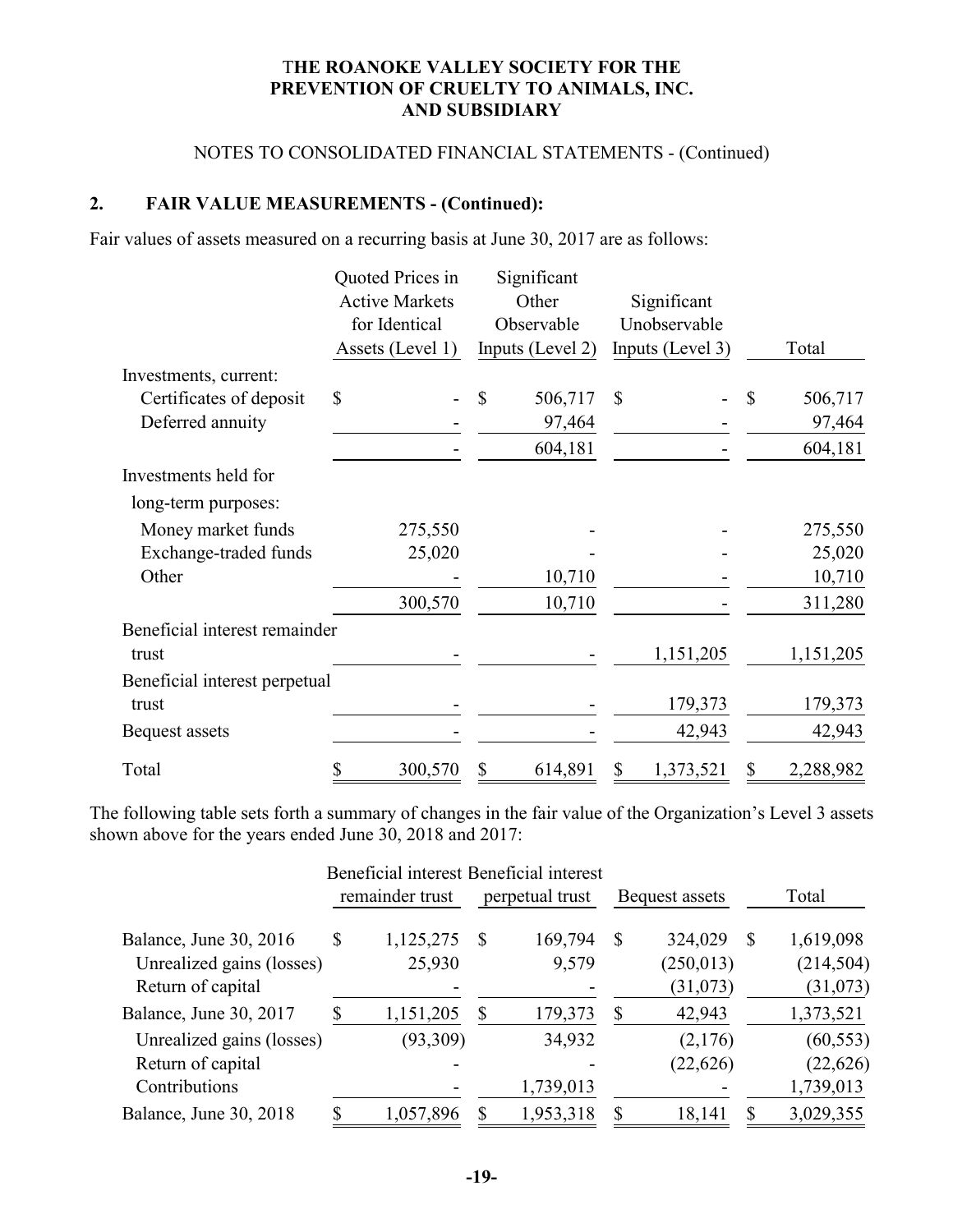# NOTES TO CONSOLIDATED FINANCIAL STATEMENTS - (Continued)

# **2. FAIR VALUE MEASUREMENTS - (Continued):**

The gains (losses) in beneficial interest remainder trust and beneficial interest perpetual trust are reported on the statement of activities as change in value of remainder trust and change in value of perpetual trust, respectively. The gains (losses) in bequest assets are included in realized and unrealized gain/loss on the statement of activities.

### **3. PROMISES TO GIVE:**

Unconditional promises to give are as follows:

|                                           |    | 2017   |  |        |
|-------------------------------------------|----|--------|--|--------|
| Receivable in less than one year          | \$ | 76,317 |  | 68,361 |
| Receivable in one to five years           |    |        |  |        |
| Total unconditional promises to give      |    | 76,317 |  | 68,361 |
| Less discount at 4% for long term amounts |    |        |  |        |
| Net unconditional promises to give        |    | 76,317 |  | 68,361 |

### **4. CONCENTRATIONS:**

The Organizations maintain cash balances at several banks. Amounts in interest bearing accounts and money market deposit accounts are insured by the Federal Deposit Insurance Corporation up to \$250,000.

The Organization received restricted contributions of beneficial interests in perpetual trusts from two donors totaling \$1,739,013 which represented 54% of total support and revenue for the year ended June 30, 2018.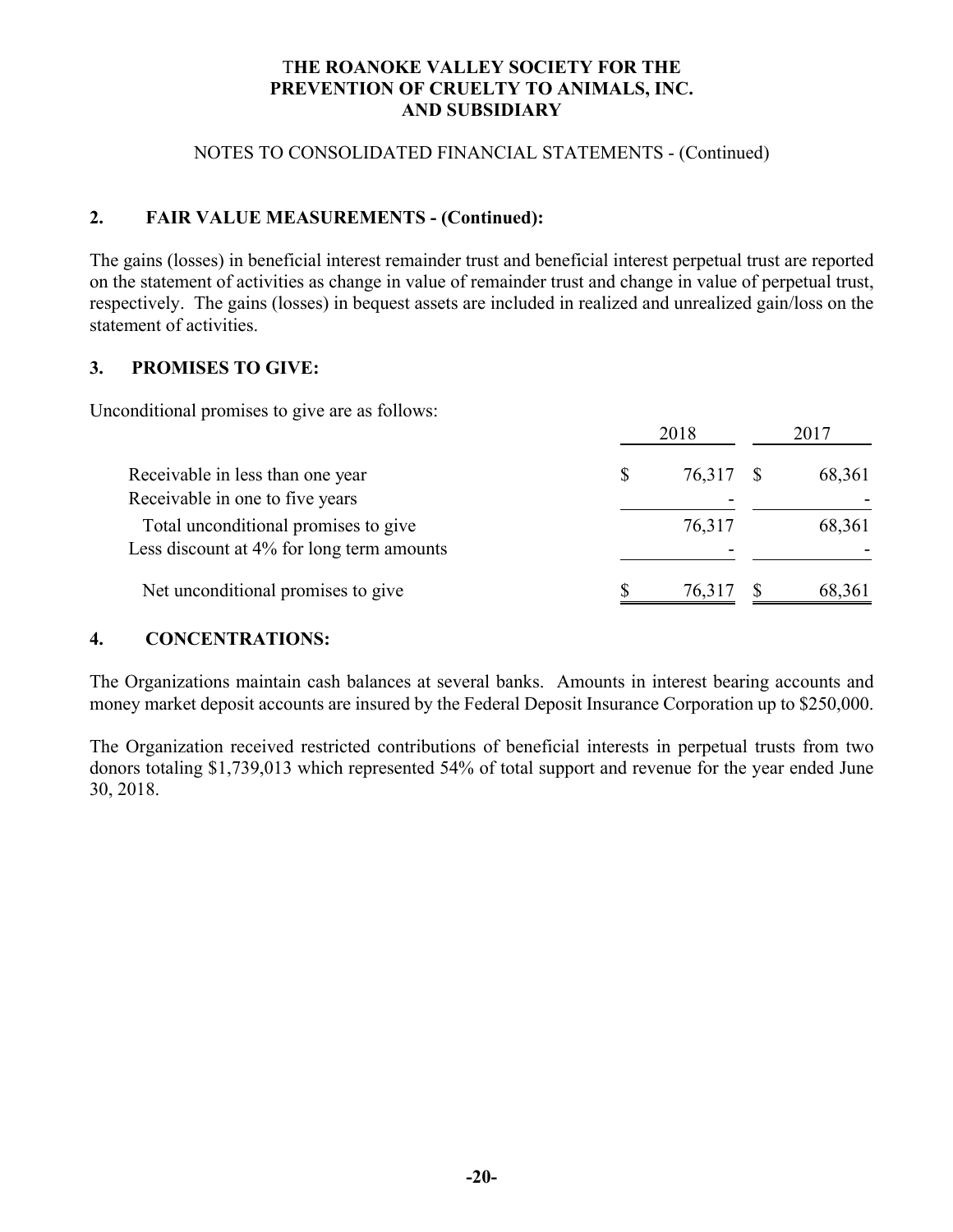## NOTES TO CONSOLIDATED FINANCIAL STATEMENTS - (Continued)

# **5. RESTRICTIONS ON NET ASSETS:**

Temporarily restricted net assets are available for the following purposes:

|                                         | 2018            |   | 2017      |
|-----------------------------------------|-----------------|---|-----------|
| Pet Haven                               | \$<br>3,689     | S | 3,204     |
| Medical services                        | 32,494          |   | 39,306    |
| Public awareness                        | 248             |   | 402       |
| Spay/neuter subsidy funding             | 52,027          |   | 59,973    |
| Cat Room                                |                 |   | 852       |
| Capital projects                        | 41,209          |   | 61,439    |
| Marketing                               | 11,485          |   | 11,505    |
| Promises to give - operations           | 75,317          |   | 67,551    |
| Beneficial interest in remainder trusts | 1,057,896       |   | 1,151,205 |
| Medical supplies                        |                 |   | 1,527     |
| Vet science camp                        | 6,000           |   |           |
|                                         | \$<br>1,280,365 |   | 1,396,964 |

Permanently restricted net assets consist of a pet cemetery to be held indefinitely, beneficial interest in perpetual trusts and a money market account.

### **6. ENDOWMENTS:**

The Organization's endowments consist of two individual funds established to provide income distributions to support operations. The endowments include both donor-restricted funds and boarddesignated funds. As required by GAAP, net assets associated with endowment funds are classified and reported based on the existence or absence of donor-imposed restrictions.

### Interpretation of Relevant Law

The Organization's Board of Directors and Finance Committee have interpreted the State Prudent Management of Institutional Funds Act (SPMIFA) as requiring the preservation of the fair value of the original gift as of the gift date of the donor-restricted endowment funds absent explicit donor stipulations to the contrary. As a result of this interpretation, the Organization classifies as permanently restricted net assets (a) the original value of gifts donated to the permanent endowment, (b) the original value of subsequent gifts to the permanent endowment, and (c) accumulations to the permanent endowment made in accordance with the direction of the applicable donor gift instrument at the time the accumulation is added to the fund. The remaining portion of the donor-restricted endowment that is not classified in permanently restricted net assets is classified as temporarily restricted net assets until those amounts are appropriated for expenditure by the Organization in a manner consistent with the standard of prudence prescribed by SPMIFA. In accordance with SPMIFA, the Organization consider the following factors in making a determination to appropriate or accumulate donor-restricted endowment funds: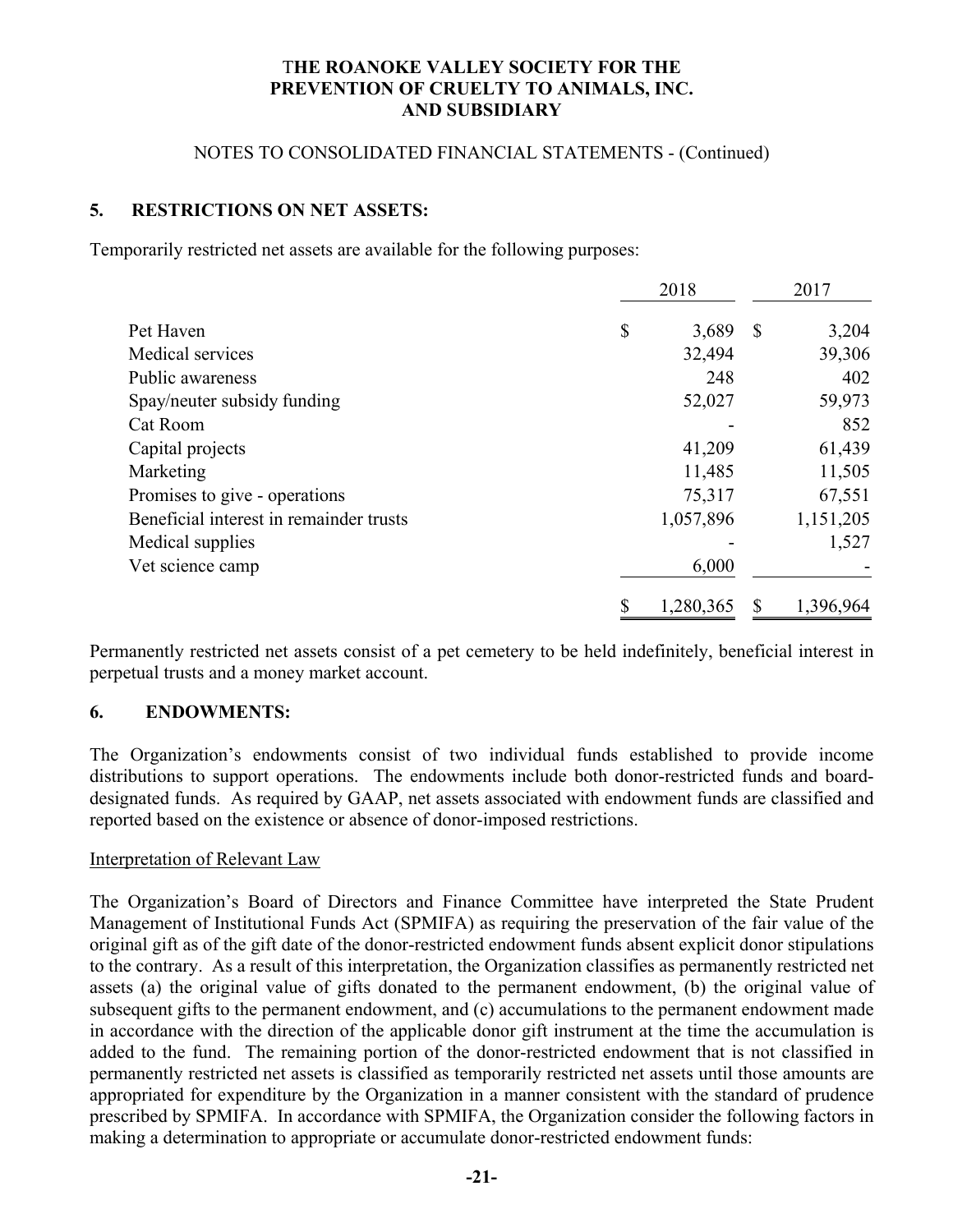# NOTES TO CONSOLIDATED FINANCIAL STATEMENTS - (Continued)

# **6. ENDOWMENTS – (Continued):**

- (1) The duration and preservation of the fund
- (2) The purposes of the Organization and the donor-restricted endowment fund
- (3) General economic conditions
- (4) The possible effect of inflation and deflation
- (5) The expected total return from income and the appreciation of investments
- (6) Other resources of the Organization
- (7) The investment policies of the Organization

### Return Objectives and Risk Parameters

The Organization has adopted investment and spending policies for endowment assets that attempt to provide a predictable stream of funding to programs supported by its endowment while seeking to maintain the purchasing power of the endowment assets. Endowment assets include those assets of donorrestricted funds that the Organization must hold in perpetuity or for a donor-specified period as well as board-designated funds. Under this policy, as approved by the Board of Directors, the endowment assets are invested in a manner that is intended to protect existing principal, increase principal to counteract the effects of inflation and provide a continuing and dependable cash payout that is stable and consistent.

### Strategies Employed for Achieving Objectives

To satisfy its long-term rate-of-return objectives, the Organization relies on a total return strategy in which investment returns are achieved through both capital appreciation (realized and unrealized) and current yield (interest and dividends). The Organization targets a diversified asset allocation and may be made up of equities, fixed income, and cash equivalents.

### Spending Policy

The Organization has a policy of appropriating for distribution each year a maximum of 5 percent of the endowment's average fair value over the prior 16 quarters through the calendar year-end preceding the date of the planned distribution. In establishing this policy, the Organization considered the long-term expected return on its endowment. Accordingly, over the long term, the Organization expects the current spending policy to allow its endowment to grow at an average of 1 percent annually. This is consistent with the organization's objective to maintain the purchasing power of the endowment assets held in perpetuity or for a specified term as well as to provide additional real growth through new gifts and investment return.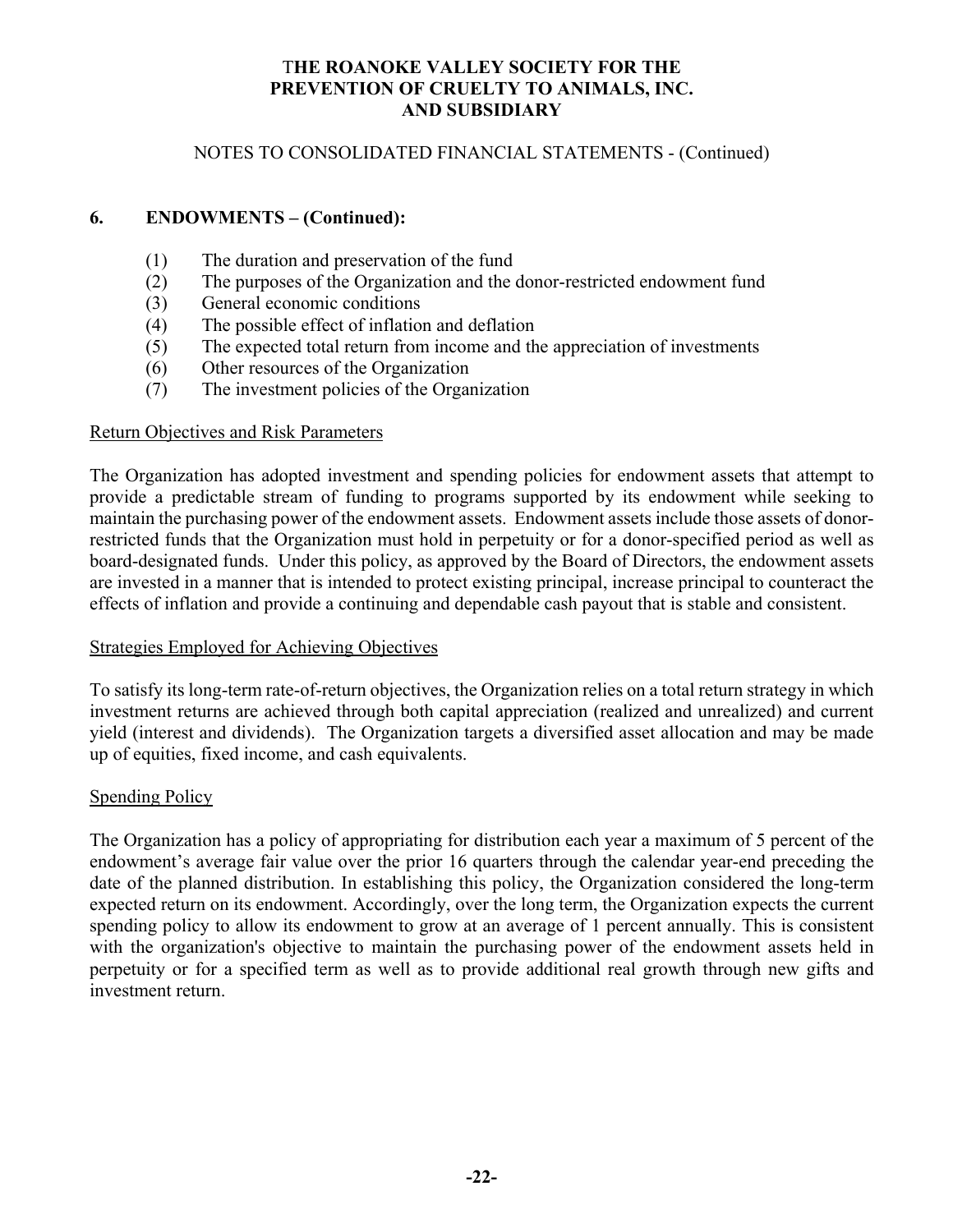# NOTES TO CONSOLIDATED FINANCIAL STATEMENTS - (Continued)

# **6. ENDOWMENTS – (Continued):**

#### Funds with Deficiencies

From time to time, the fair value of assets associated with individual donor restricted endowment funds may fall below the level that the donor or SPMIFA requires the organization to retain as a fund of perpetual duration. In accordance with GAAP, deficiencies of this nature are to be reported in unrestricted net assets. These deficiencies result from unfavorable market fluctuations that occur shortly after the investment of new permanently restricted contributions and continued appropriation for certain programs that are deemed prudent by the Board of Directors. There were no funds with deficiencies as of June 30, 2018 and 2017.

Net asset composition by type of endowment as of June 30:

|                                                         |              |                           |                           | 2018                      |                           |                           |         |  |  |  |  |
|---------------------------------------------------------|--------------|---------------------------|---------------------------|---------------------------|---------------------------|---------------------------|---------|--|--|--|--|
|                                                         | Unrestricted |                           | Temporarily<br>Restricted |                           | Permanently<br>Restricted |                           | Total   |  |  |  |  |
| Donor-restricted<br>endowment funds                     | \$           | \$                        |                           | $\boldsymbol{\mathsf{S}}$ | 15,000                    | $\boldsymbol{\mathsf{S}}$ | 15,000  |  |  |  |  |
| Board-designated<br>endowment funds                     | 327,032      |                           |                           |                           |                           |                           | 327,032 |  |  |  |  |
| Total funds                                             | 327,032      | \$                        |                           | \$                        | 15,000                    | $\mathbb{S}$              | 342,032 |  |  |  |  |
|                                                         | 2017         |                           |                           |                           |                           |                           |         |  |  |  |  |
|                                                         | Unrestricted | Temporarily<br>Restricted |                           |                           | Permanently<br>Restricted | Total                     |         |  |  |  |  |
| Donor-restricted<br>endowment funds<br>Board-designated | \$           | $\mathcal{S}$             |                           | \$                        | 15,000                    | $\mathbb{S}$              | 15,000  |  |  |  |  |
| endowment funds                                         | 311,280      |                           |                           |                           |                           |                           | 311,280 |  |  |  |  |
| Total funds                                             | 311,280      | \$                        |                           |                           | 15,000                    | \$                        | 326,280 |  |  |  |  |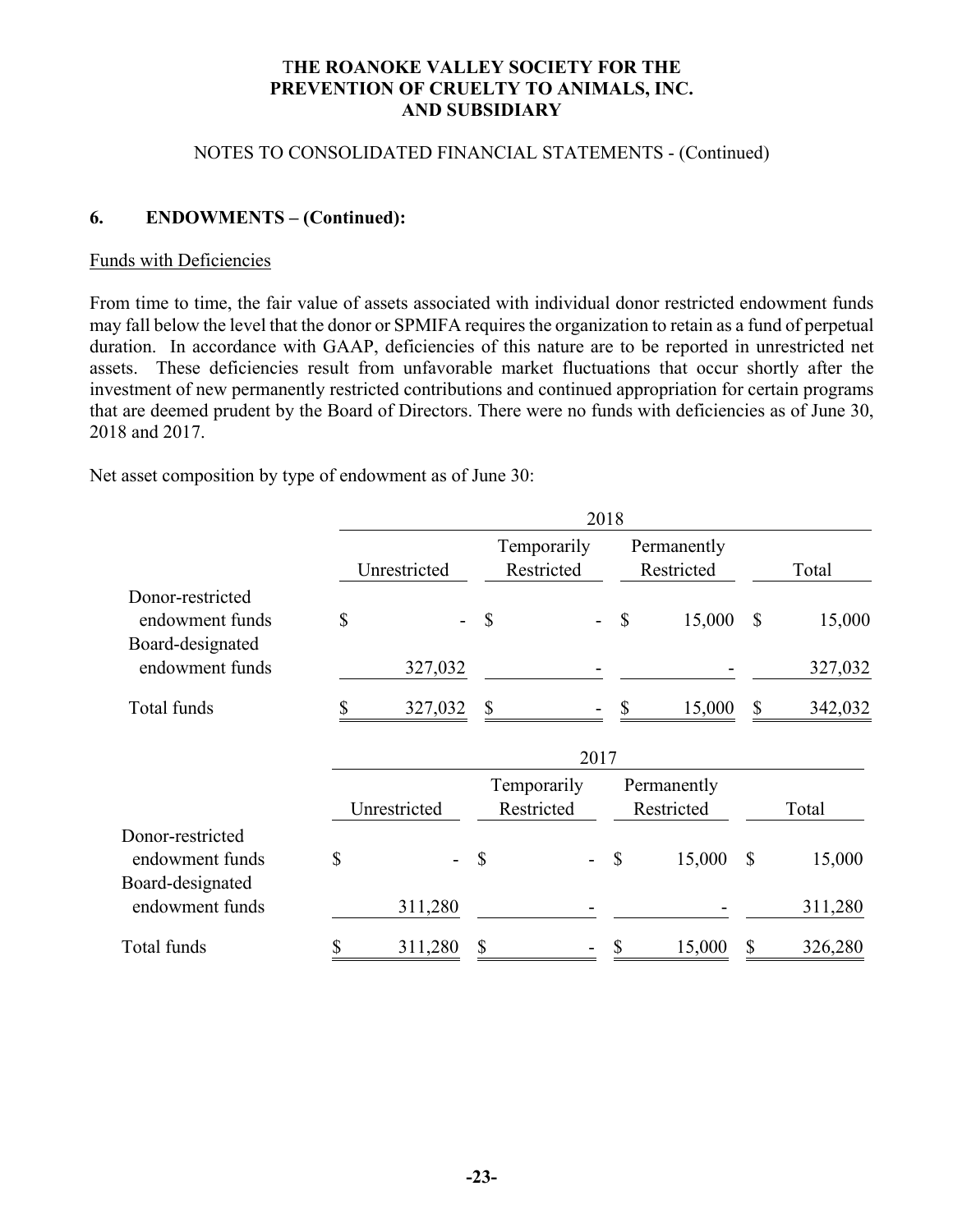# NOTES TO CONSOLIDATED FINANCIAL STATEMENTS - (Continued)

# **6. ENDOWMENTS – (Continued):**

Changes in Endowment Net Assets for year ending June 30, 2018:

|                                      |               |    | Temporarily |               | Permanently |   |         |
|--------------------------------------|---------------|----|-------------|---------------|-------------|---|---------|
|                                      | Unrestricted  |    | Restricted  |               | Restricted  |   | Total   |
| Endowment net assets,                |               |    |             |               |             |   |         |
| beginning of year                    | \$<br>311,280 | \$ |             | $\mathcal{S}$ | 15,000      | S | 326,280 |
| Net appreciation                     |               |    |             |               |             |   |         |
| (realized and                        |               |    |             |               |             |   |         |
| unrealized)                          | 14,492        |    |             |               |             |   | 14,492  |
| Investment income                    | 4,070         |    |             |               |             |   | 4,070   |
| Fees                                 | (2,400)       |    |             |               |             |   | (2,400) |
| Appropriation of<br>endowment assets |               |    |             |               |             |   |         |
| for expenditures                     | (410)         |    |             |               |             |   | (410)   |
| Endowment net assets,                |               |    |             |               |             |   |         |
| end of year                          | 327,032       | \$ |             |               | 15,000      |   | 342,032 |

Changes in Endowment Net Assets for year ending June 30, 2017:

|                       |               | Temporarily |            |               | Permanently |              |         |
|-----------------------|---------------|-------------|------------|---------------|-------------|--------------|---------|
|                       | Unrestricted  |             | Restricted |               | Restricted  |              | Total   |
| Endowment net assets, |               |             |            |               |             |              |         |
| beginning of year     | \$<br>9,976   | - \$        |            | $\mathcal{S}$ | 15,000      | $\mathbb{S}$ | 24,976  |
| Net appreciation      |               |             |            |               |             |              |         |
| (realized and         |               |             |            |               |             |              |         |
| unrealized)           | 1,445         |             |            |               |             |              | 1,445   |
| Investment income     | 686           |             |            |               |             |              | 686     |
| Contributions and     |               |             |            |               |             |              |         |
| transfers in          | 300,000       |             |            |               |             |              | 300,000 |
| Fees                  | (417)         |             |            |               |             |              | (417)   |
| Appropriation of      |               |             |            |               |             |              |         |
| endowment assets      |               |             |            |               |             |              |         |
| for expenditures      | (410)         |             |            |               |             |              | (410)   |
| Endowment net assets, |               |             |            |               |             |              |         |
| end of year           | \$<br>311,280 | \$          |            | \$            | 15,000      |              | 326,280 |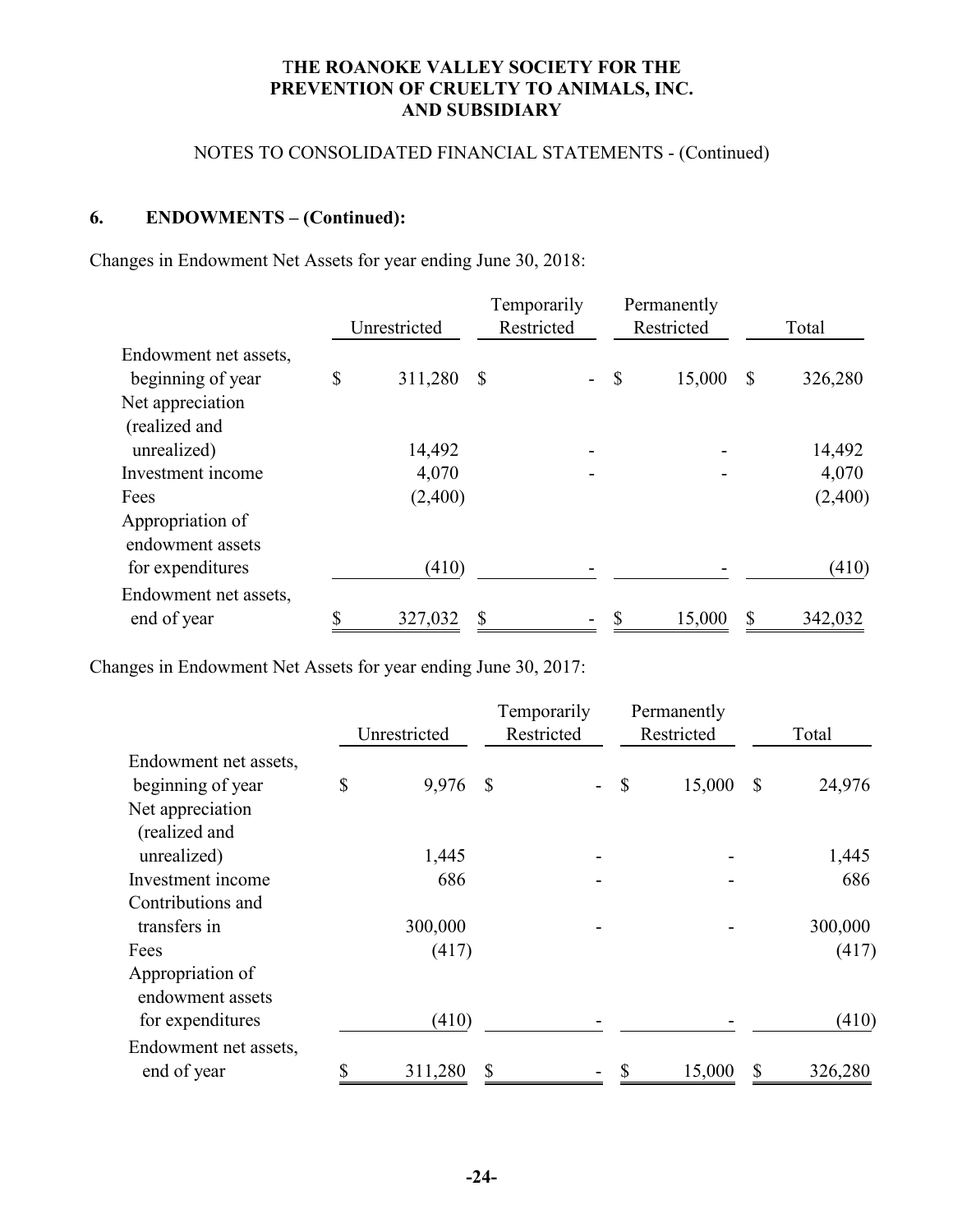### NOTES TO CONSOLIDATED FINANCIAL STATEMENTS - (Continued)

# **7. RELATED PARTY TRANSACTIONS:**

Contributions totaling \$34,229 and \$21,960 were received by the Organization from members of the Board of Directors and their companies during the years ended June 30, 2018 and 2017, respectively.

# **8. LEASE AGREEMENT:**

MVH leases a facility in Christiansburg, VA under an operating lease expiring in October 2019. Rent expense at the Christiansburg location amounted to \$53,381 and \$52,020 for the years ended June 30, 2018 and 2017, respectively.

MVH also leased a facility in Roanoke, VA under an operating lease which expired in August 2017. Rent expense at the Roanoke location amounted to \$13,911 and \$81,500 for the years ended June 30, 2018 and 2017, respectively.

| Year ended June 30, |    |        |
|---------------------|----|--------|
| 2019                | \$ | 55,188 |
| 2020                |    | 18,576 |
|                     | S  | 73,764 |

# **9. LOCATION CLOSURE:**

In August 2017, MVH closed its Roanoke location. A majority of the assets at the Roanoke location were sold or abandoned, resulting in a loss of \$181,734. The loss is included in the loss on disposal of property and equipment on the accompanying statement of activities.

### **10. SUBSEQUENT EVENTS:**

The Organization evaluated all subsequent events through October 19, 2018, the date the financial statements were available to be issued.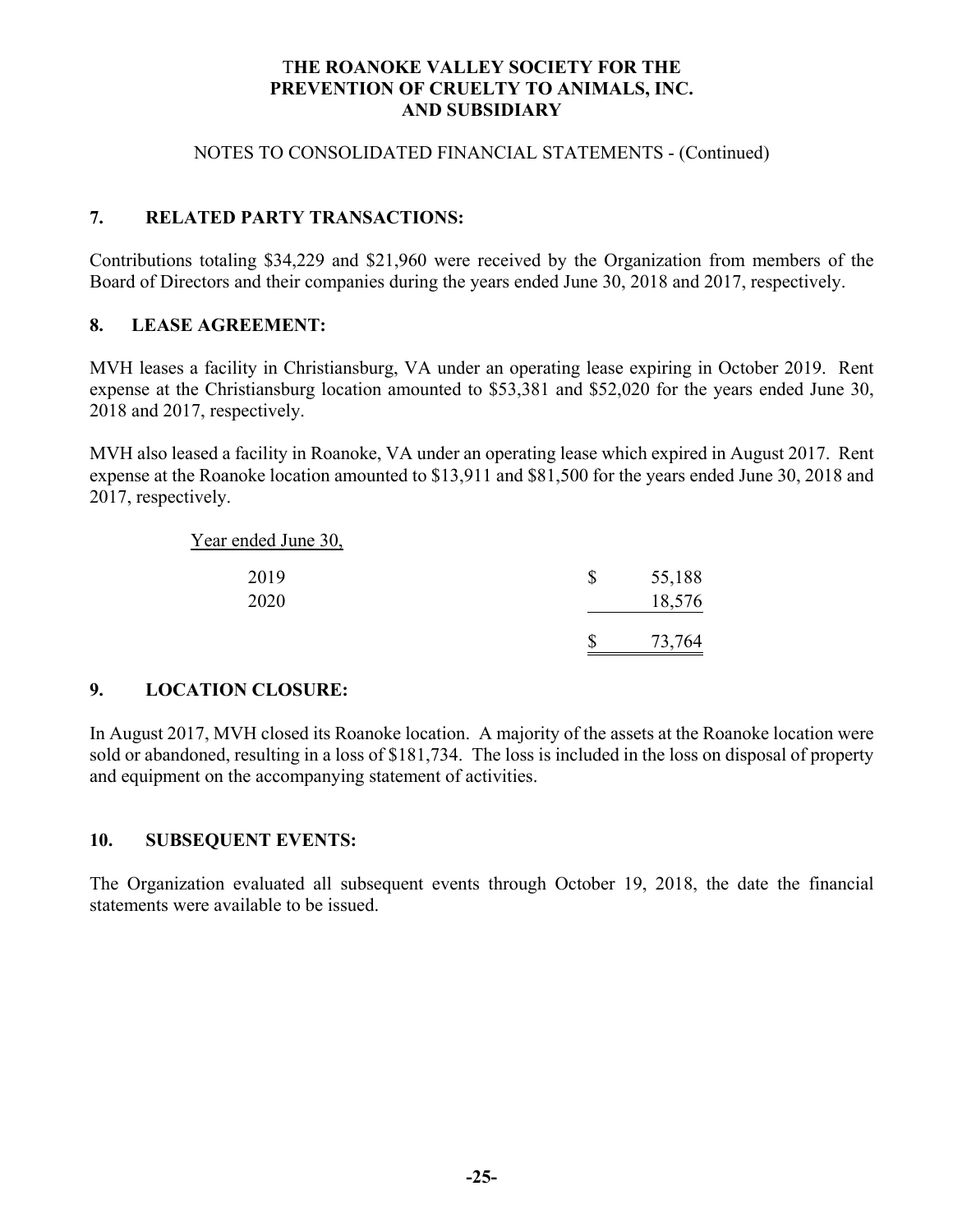# CONSOLIDATING SCHEDULE OF FINANCIAL POSITION

# JUNE 30, 2018

#### **ASSETS**

|                                     | <b>RVSPCA</b>   | <b>MVH</b>    | Eliminations   |                           | Consolidated  |
|-------------------------------------|-----------------|---------------|----------------|---------------------------|---------------|
| <b>CURRENT ASSETS:</b>              |                 |               |                |                           |               |
| Cash and cash equivalents           | \$<br>70,600    | \$<br>26,266  | \$             | $\mathcal{S}$             | 96,866        |
| Investments                         | 504,887         |               |                |                           | 504,887       |
| Accounts receivable                 | 5,138           | 18,628        | (1,925)        |                           | 21,841        |
| Inventory                           | 2,719           | 9,885         |                |                           | 12,604        |
| Prepaid expenses                    | 14,026          | 6,387         |                |                           | 20,413        |
| Unconditional promises to give      | 76,317          |               |                |                           | 76,317        |
| Total current assets                | 673,687         | 61,166        | (1,925)        |                           | 732,928       |
| <b>NON-CURRENT ASSETS:</b>          |                 |               |                |                           |               |
| Restricted cash                     | 34,283          | 20,000        |                |                           | 54,283        |
| Investments held for long-term      |                 |               |                |                           |               |
| purposes                            | 327,032         |               |                |                           | 327,032       |
| Beneficial interest remainder trust | 1,057,896       |               |                |                           | 1,057,896     |
| Beneficial interest perpetual trust | 1,953,318       |               |                |                           | 1,953,318     |
| <b>Bequest assets</b>               |                 | 18,141        |                |                           | 18,141        |
| Refundable deposits                 |                 | 2,024         |                |                           | 2,024         |
|                                     | 3,372,529       | 40,165        |                |                           | 3,412,694     |
| PROPERTY AND EQUIPMENT:             |                 |               |                |                           |               |
| Land and improvements               | 144,463         |               |                |                           | 144,463       |
| Buildings and improvements          | 1,657,513       | 109,381       |                |                           | 1,766,894     |
| Furniture and equipment             | 292,157         | 159,338       |                |                           | 451,495       |
| Vehicles                            | 45,392          | 54,491        |                |                           | 99,883        |
|                                     | 2,139,525       | 323,210       |                |                           | 2,462,735     |
| Less accumulated depreciation       | (965, 573)      | (221, 251)    |                |                           | (1, 186, 824) |
| Property and equipment, net         | 1,173,952       | 101,959       |                |                           | 1,275,911     |
| Total assets                        | \$<br>5,220,168 | \$<br>203,290 | \$<br>(1, 925) | $\boldsymbol{\mathsf{S}}$ | 5,421,533     |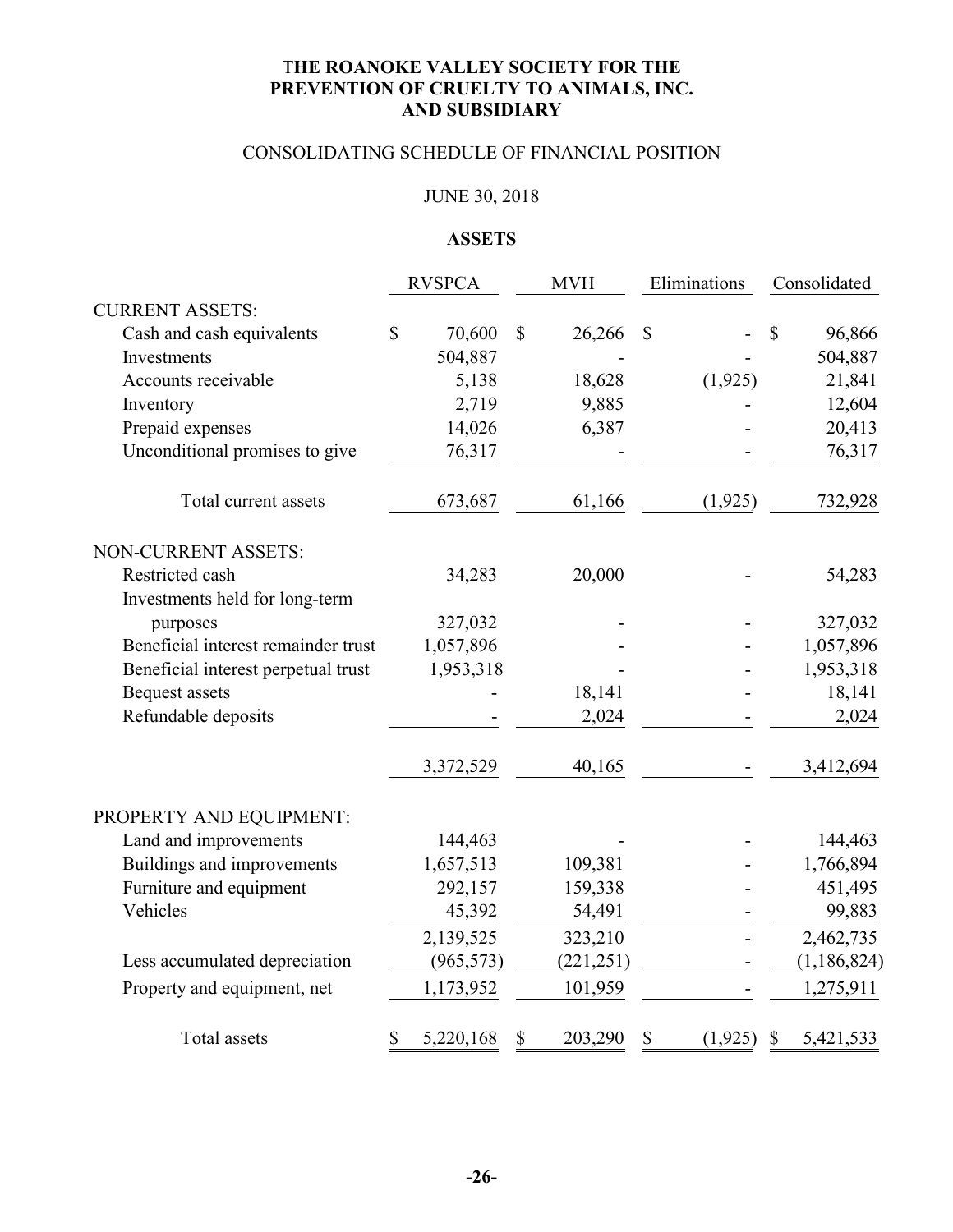# **LIABILITIES AND NET ASSETS**

|                             | <b>RVSPCA</b> |           | <b>MVH</b> |         | Eliminations  |              | Consolidated |           |
|-----------------------------|---------------|-----------|------------|---------|---------------|--------------|--------------|-----------|
| <b>CURRENT LIABILITIES:</b> |               |           |            |         |               |              |              |           |
| Accounts payable            | \$            | 17,958    | S          | 9,370   | $\mathcal{S}$ | $(1,925)$ \$ |              | 25,403    |
| Other accrued expenses      |               | 16,176    |            | 6,273   |               |              |              | 22,449    |
| Deferred revenue            |               | 7,100     |            |         |               |              |              | 7,100     |
| Total current liabilities   |               | 41,234    |            | 15,643  |               | (1, 925)     |              | 54,952    |
| Net assets:                 |               |           |            |         |               |              |              |           |
| Unrestricted:               |               |           |            |         |               |              |              |           |
| Board designated            |               | 327,032   |            |         |               |              |              | 327,032   |
| Undesignated                |               | 1,659,258 |            | 102,608 |               |              |              | 1,761,866 |
|                             |               | 1,986,290 |            | 102,608 |               |              |              | 2,088,898 |
| Temporarily restricted      |               | 1,195,326 |            | 85,039  |               |              |              | 1,280,365 |
| Permanently restricted      |               | 1,997,318 |            |         |               |              |              | 1,997,318 |
| Total net assets            |               | 5,178,934 |            | 187,647 |               |              |              | 5,366,581 |

| Total liabilities and net assets |  | 5,220,168 |  | 203,290 |  | (1,925) |  | 5,421,533 |
|----------------------------------|--|-----------|--|---------|--|---------|--|-----------|
|----------------------------------|--|-----------|--|---------|--|---------|--|-----------|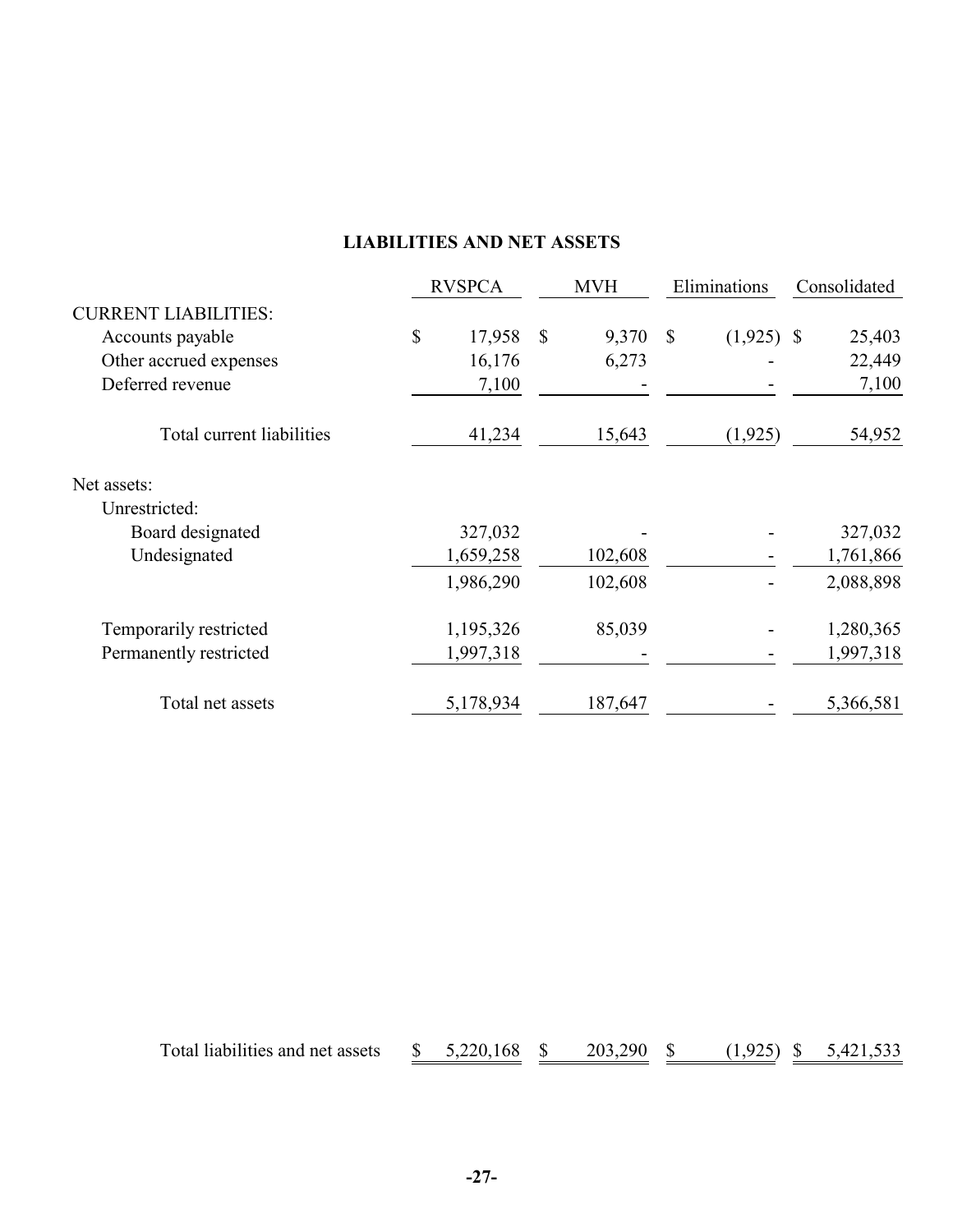### CONSOLIDATING SCHEDULE OF ACTIVITIES

|                                       |              | <b>RVSPCA</b> |               | <b>MVH</b> | Eliminations | Consolidated  |
|---------------------------------------|--------------|---------------|---------------|------------|--------------|---------------|
| <b>UNRESTRICTED NET ASSETS:</b>       |              |               |               |            |              |               |
| <b>SUPPORT AND REVENUE:</b>           |              |               |               |            |              |               |
| Contributions - operations            | $\mathbb{S}$ | 338,062       | $\mathcal{S}$ | 16,543     |              | \$<br>354,605 |
| Grants                                |              | 157,600       |               | 25,700     |              | 183,300       |
| Admin Fees Income                     |              | 27,204        |               |            | (27,204)     |               |
| Investment income                     |              | 65,324        |               | 43         |              | 65,367        |
| Realized and unrealized gain          |              |               |               |            |              |               |
| (loss) on investments                 |              | 14,492        |               | (2,176)    |              | 12,316        |
| Gain (loss) on disposal of property   |              |               |               |            |              |               |
| and equipment                         |              |               |               | (181, 734) |              | (181, 734)    |
| Medical services                      |              | 56,773        |               | 632,867    | (2,789)      | 686,851       |
| Subsidy funds applied                 |              | (775)         |               | (44,251)   |              | (45,026)      |
| Merchandise and other program sales   |              | 26,811        |               | 1,729      |              | 28,540        |
| Adoption fees, net                    |              | 156,189       |               |            |              | 156,189       |
| Special events income                 |              | 176,770       |               | 20,897     |              | 197,667       |
| Special events expense                |              | (92, 365)     |               | (20, 775)  |              | (113, 140)    |
| Vet science camp                      |              | 16,400        |               |            |              | 16,400        |
| Miscellaneous                         |              | 7,893         |               | 725        |              | 8,618         |
| Net assets released from restrictions |              | 134,797       |               | 51,871     |              | 186,668       |
| <b>TOTAL UNRESTRICTED</b>             |              |               |               |            |              |               |
| SUPPORT AND REVENUE                   |              | 1,085,175     |               | 501,439    | (29,993)     | 1,556,621     |
| <b>EXPENSES:</b>                      |              |               |               |            |              |               |
| Program costs                         |              | 1,061,292     |               | 614,288    | (2,789)      | 1,672,791     |
| General & administrative              |              | 155,881       |               | 69,422     | (27, 204)    | 198,099       |
| Fundraising                           |              | 96,074        |               | 12,315     |              | 108,389       |
| <b>TOTAL EXPENSES</b>                 |              | 1,313,247     |               | 696,025    | (29, 993)    | 1,979,279     |
| TOTAL INCREASE (DECREASE) IN          |              |               |               |            |              |               |
| <b>UNRESTRICTED NET ASSETS</b>        |              | (228, 072)    |               | (194, 586) |              | (422, 658)    |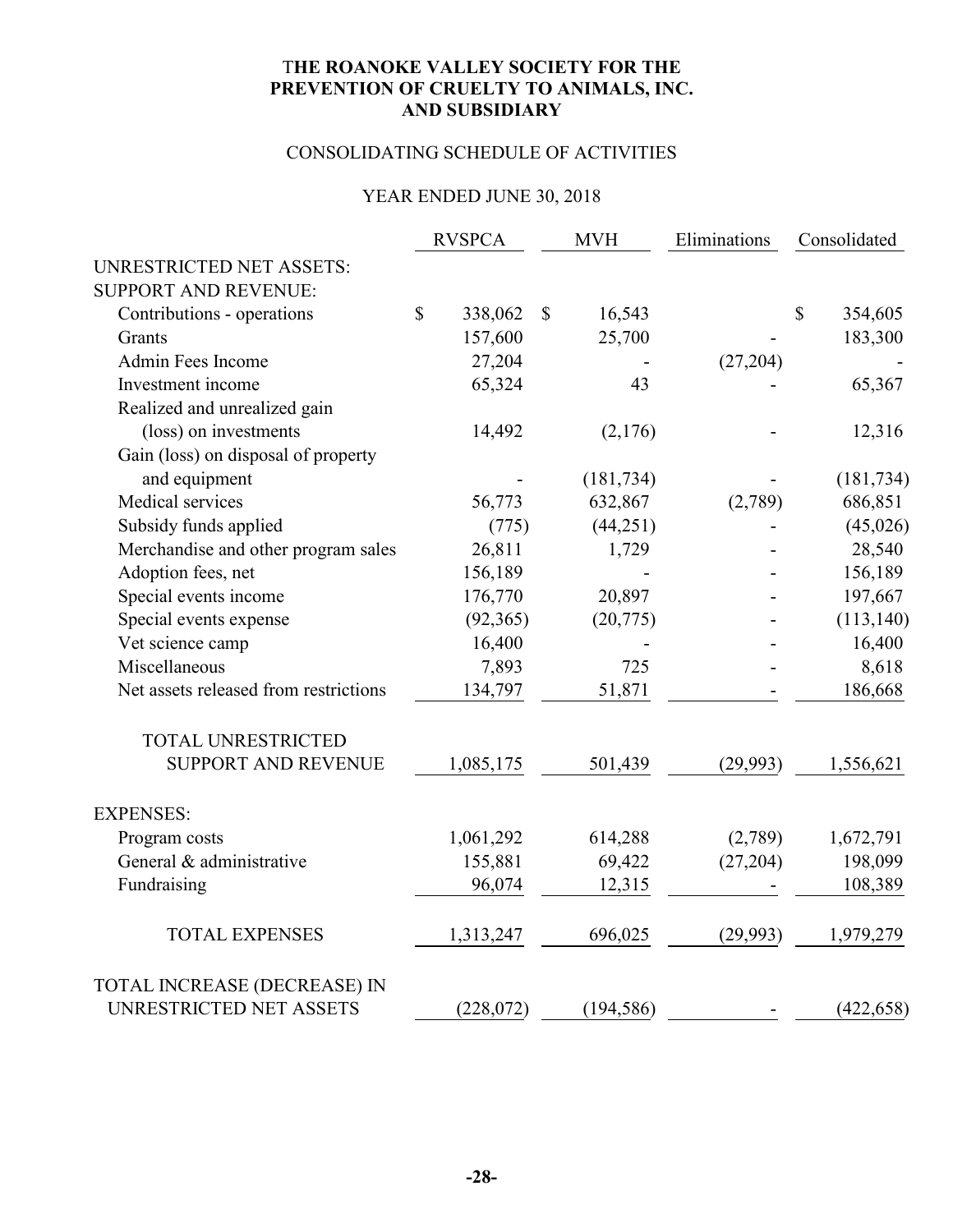# CONSOLIDATING SCHEDULE OF ACTIVITIES - (Continued)

|                                                               |    | <b>RVSPCA</b> |              | <b>MVH</b> | Eliminations  |               | Consolidated |  |
|---------------------------------------------------------------|----|---------------|--------------|------------|---------------|---------------|--------------|--|
| TEMPORARILY RESTRICTED NET<br>ASSETS:                         |    |               |              |            |               |               |              |  |
| Contributions                                                 | \$ | 88,627        | $\mathbb{S}$ | 11,450     | $\mathcal{S}$ | $\mathcal{S}$ | 100,077      |  |
| Grants                                                        |    | 30,846        |              | 32,455     |               |               | 63,301       |  |
| Change in value - Remainder Trust                             |    | (93,309)      |              |            |               |               | (93, 309)    |  |
| Released from restrictions                                    |    | (134, 797)    |              | (51, 871)  |               |               | (186, 668)   |  |
| TOTAL INCREASE (DECREASE) IN<br><b>TEMPORARILY RESTRICTED</b> |    |               |              |            |               |               |              |  |
| <b>NET ASSETS</b>                                             |    | (108, 633)    |              | (7,966)    |               |               | (116,599)    |  |
| PERMANENTLY RESTRICTED NET<br>ASSETS -                        |    |               |              |            |               |               |              |  |
| Contributions                                                 |    | 1,739,013     |              |            |               |               | 1,739,013    |  |
| Change in value - Perpetual Trust                             |    | 34,932        |              |            |               |               | 34,932       |  |
| <b>TOTAL INCREASE IN</b>                                      |    |               |              |            |               |               |              |  |
| PERMANENTLY RESTRICTED<br><b>NET ASSETS</b>                   |    | 1,773,945     |              |            |               |               | 1,773,945    |  |
| <b>INCREASE (DECREASE) IN NET</b>                             |    |               |              |            |               |               |              |  |
| <b>ASSETS</b>                                                 |    | 1,437,240     |              | (202, 552) |               |               | 1,234,688    |  |
| NET ASSETS, BEGINNING                                         |    | 3,741,694     |              | 390,199    |               |               | 4,131,893    |  |
| NET ASSETS, ENDING                                            | \$ | 5,178,934     | $\mathbb{S}$ | 187,647    | \$            | $\mathbb{S}$  | 5,366,581    |  |